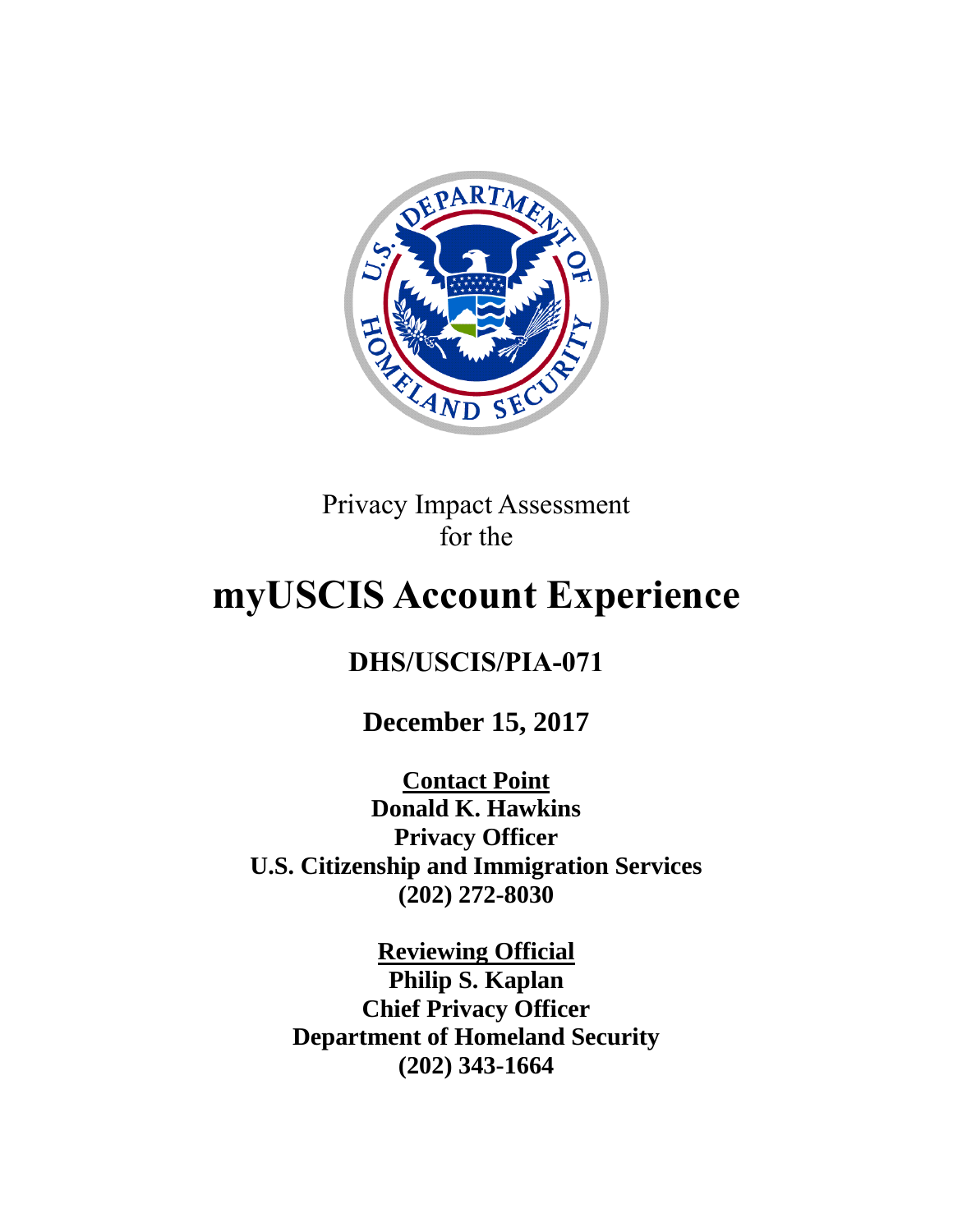

# **Abstract**

U.S. Citizenship and Immigration Services (USCIS) operates myUSCIS Account Experience to engage benefit requestors and legal representatives, while they navigate and complete the immigration process, through an authenticated digital account experience. MyUSCIS Account Experience offers a personalized, authenticated, and secured account for benefit requestors and legal representatives, and replaces all aspects of the public facing USCIS Electronic Immigration System (USCIS ELIS).<sup>1</sup> This Privacy Impact Assessment (PIA) evaluates the privacy risks and mitigations associated with the collection, use, and maintenance of personally identifiable information (PII). USCIS plans to update the appendices of the PIA as subsequent services and functionalities are added to myUSCIS Account Experience.

# **Overview**

 $\overline{\phantom{a}}$ 

U.S. Citizenship and Immigration Services (USCIS) is the component of the Department of Homeland Security (DHS) that oversees lawful immigration to the United States. This mission includes receiving and adjudicating a wide variety of immigration and non-immigration benefits and requests (hereafter referred to as *immigration benefits*). USCIS historically operated under a paper form intake process requiring USCIS adjudicators to use a variety of case management systems to adjudicate the benefit request and issue written notices. During this time, USCIS only offered live assistance for individuals seeking case assistance or updates through the National Customer Service Center (NCSC) and field office visits. <sup>2</sup> Further, benefit requestors experienced an unauthenticated and fragmented online experience, or extended wait-times from NCSC and the local field office, and could only access limited information about pending benefit filings.

As part of its mission, USCIS is striving to expand opportunities for individuals to further engage with USCIS. USCIS is endeavoring to provide individuals reliable and up-to-date access to general and pending case information. USCIS established the myUSCIS Account Experience to offer customers an authenticated and holistic online experience. The purpose of myUSCIS Account Experience is to integrate personalized digital services for a seamless end-to-end online experience through a secure USCIS online account. Through myUSCIS Account Experience, individuals are able to create a personal account to securely use digital services that supports the benefit request process and allows access to pending case information. MyUSCIS Account Experience will replace all aspects of the public-facing USCIS Electronic Immigration System

<sup>1</sup> *See* DHS/USCIS/PIA-056 USCIS Electronic Immigration System (USCIS ELIS), *available at*  [www.dhs.gov/privacy.](http://www.dhs.gov/privacy)

<sup>2</sup> *See* DHS/USCIS-PIA-054 National Customer Service Center, *available at* [www.dhs.gov/privacy.](http://www.dhs.gov/privacy)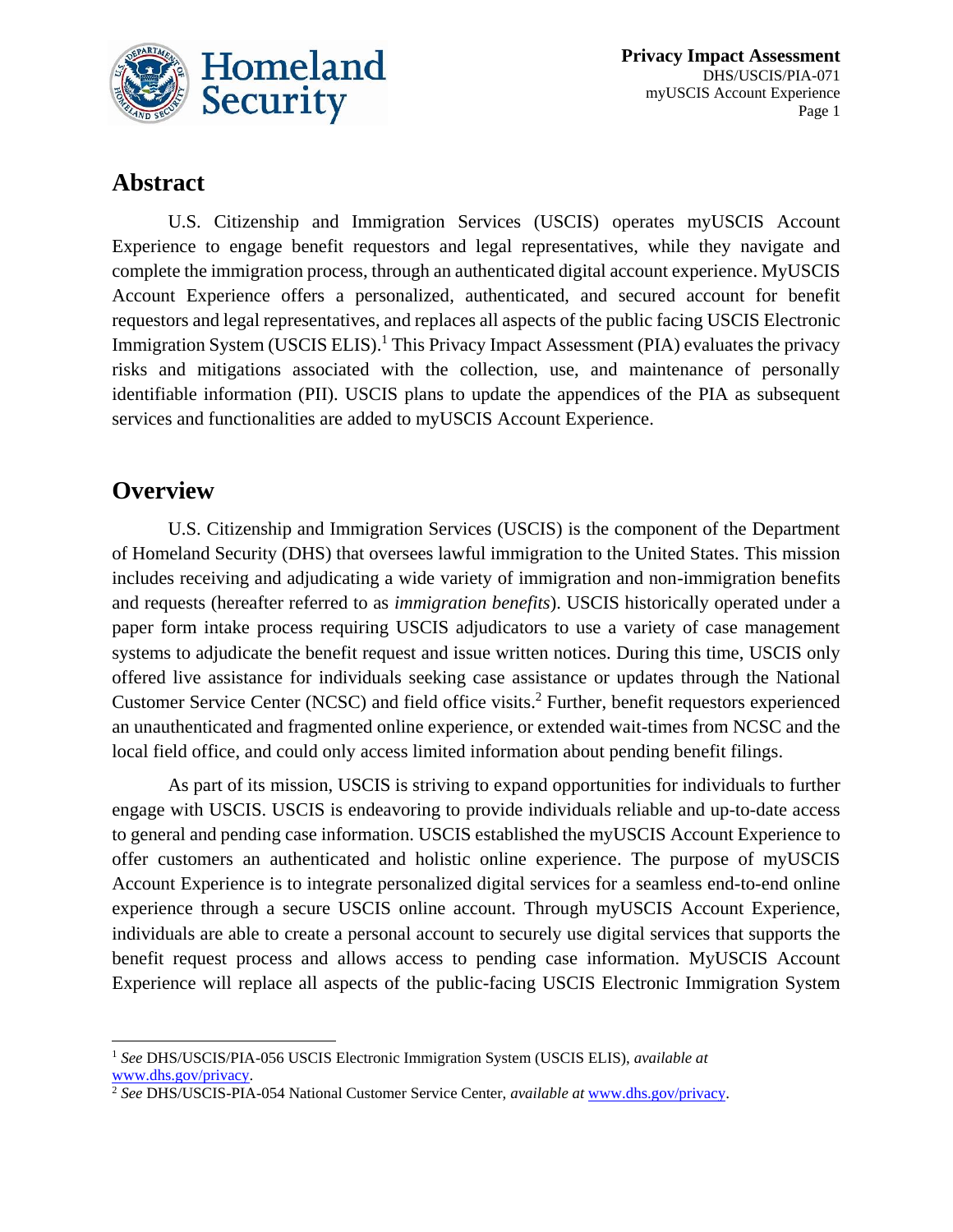

(USCIS ELIS).<sup>3</sup> USCIS ELIS continues to serve as an internal electronic case management system that allows USCIS adjudicators to process certain benefit request forms.

myUSCIS Account Experience offers the following six core digital modules along with several supporting functions and capabilities:

- 1. **Onboarding** allows account holders to establish a secure account with USCIS.
- 2. **Account Home** serves as the central location for account holders to manage their case with USCIS.
- 3. **Digital Forms** allows individuals to electronically file applications and petitions.
- 4. **Case Activity** offers a holistic view of a single case as well as a view into a customer's full immigration history with USCIS.
- 5. **Document Center** serves as a repository of documents and notices specific to the account holder that are integral to the immigration process.
- 6. **Secure Messaging** provides access to live assistance within the account.

This secure online account allows individuals to manage their account, profile, and case information with USCIS. Together, these modules provide individuals with a cohesive experience.

myUSCIS Account Experience is an expanding initiative with several supporting services to contribute to the overall immigration experience of individuals. As myUSCIS Account Experience includes additional support services, USCIS plans to update the Appendix to this PIA to evaluate risks and mitigation strategies of each support service.

This PIA examines each module further to discuss the personally identifiable information (PII) USCIS collects, uses, and maintains while using myUSCIS Account Experience.

#### **Account Creation**

 $\overline{\phantom{a}}$ 

myUSCIS Account Experience allows benefit requestors and legal representatives to create a USCIS online account through [https://myaccount.uscis.dhs.gov/.](https://myaccount.uscis.dhs.gov/) To create an account, an individual enters an email address into an online form. USCIS sends a confirmation email to the provided address for accuracy. The email address is then stored as the account holder's username. The account holder creates a strong password, and provides answers to security questions that he or she will be asked to reset the account password in the future. The security questions are "fillin-the-blank" questions the customer provides the answer during account set-up. USCIS provides the customer with a dropdown menu of standard questions, and the customer chooses which ones to use as his or her security questions. USCIS will not use the answers to these questions for

<sup>3</sup> *See* DHS/USCIS/PIA-056 USCIS Electronic Immigration System (USCIS ELIS), *available at*  [www.dhs.gov/privacy.](http://www.dhs.gov/privacy)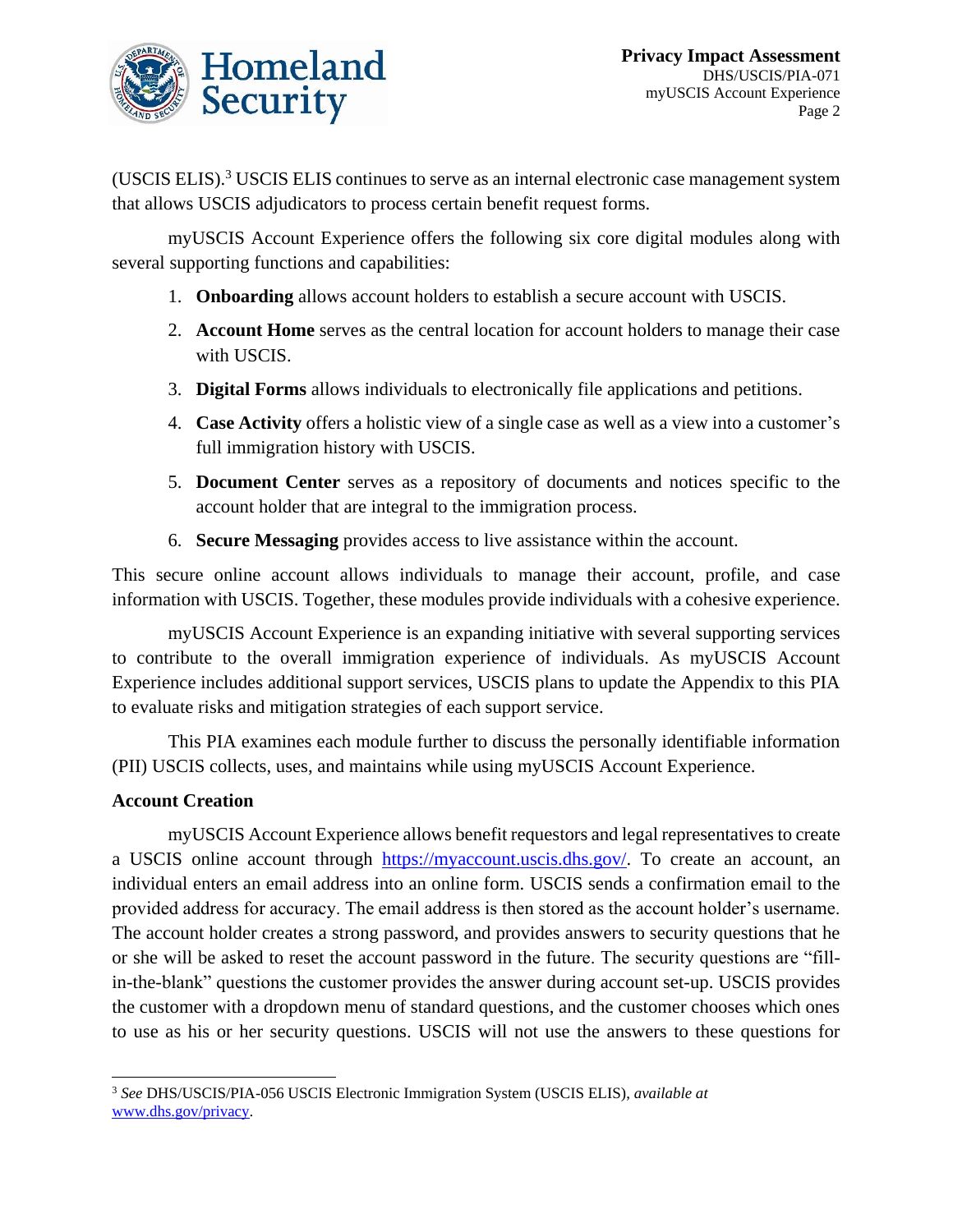

purposes other than assisting with password resets (e.g., the answers would not be available to adjudicators for an immigration benefit purpose or fraud investigators in the event of a fraud investigation).

myUSCIS Account Experience passwords and answers to the security questions are centrally stored within the USCIS Identity, Credential and Access Management (ICAM) system. Passwords are not visible. The answers to the security questions are only visible to USCIS customer helpdesk personnel who assist account holders in resetting their passwords. USCIS ICAM provides myUSCIS with account credentialing, account authentication, and identity verification for account holders. ICAM collects this initial information. The USCIS online account includes account information, profile information, and availability for online filing.

#### *Two Factor Authentication*

To complete the onboarding process, USCIS sets a two-factor authentication code preference for integrity and authenticity assurance purposes. Each time the individual logs-in, myUSCIS forwards an authentication code through an email or SMS, or through the use of a thirdparty authenticator application as part of his or her logon credentials. If the account holder chooses to use a third party authentication application, he or she is provided instructions on how to connect to the authentication application. The selection and use of a third-party application is at the discretion of the account holder. The account holder can use any authentication application available on the smart device of his or her choice. USCIS does not prescribe a specific authenticator application. A separate USCIS notice informs the account holder to familiarize him or herself with the privacy policy of the third party application since USCIS has no control over the third party policies. The user credentials are sent to the USCIS ICAM system for verification and authentication.

#### *Identity Proofing*

 $\overline{\phantom{a}}$ 

USCIS provides remote identity proofing using Identity Proofing as a Service (IDPaaS). IDPaaS is a challenge-response system utilizing shared knowledge likely to be known to USCIS and the myUSCIS account holder but unlikely to be known to third parties. This challengeresponse system draws questions based on information contained within the Central Index System (CIS), <sup>4</sup> originally derived from other USCIS systems, DHS systems, including U.S. Customs and Border Protection (CBP), and Department of State (DOS) systems.

Potential questions may ask on what street an applicant lived or what DOS post his or her immigrant visa was granted. This is similar to how some commercial applications in the United States verify the identity of application account holders. Account holders who are required to use IDPaaS are provided a notice explaining what identity proofing is and what to expect before

<sup>4</sup> *See* DHS/USCIS/PIA-009 Central Index System, *available at* [www.dhs.gov/privacy,](http://www.dhs.gov/privacy) to learn more about CIS and view system USCIS, DHS, and DOS interfaces used develop challenge questions in support of identity proofing.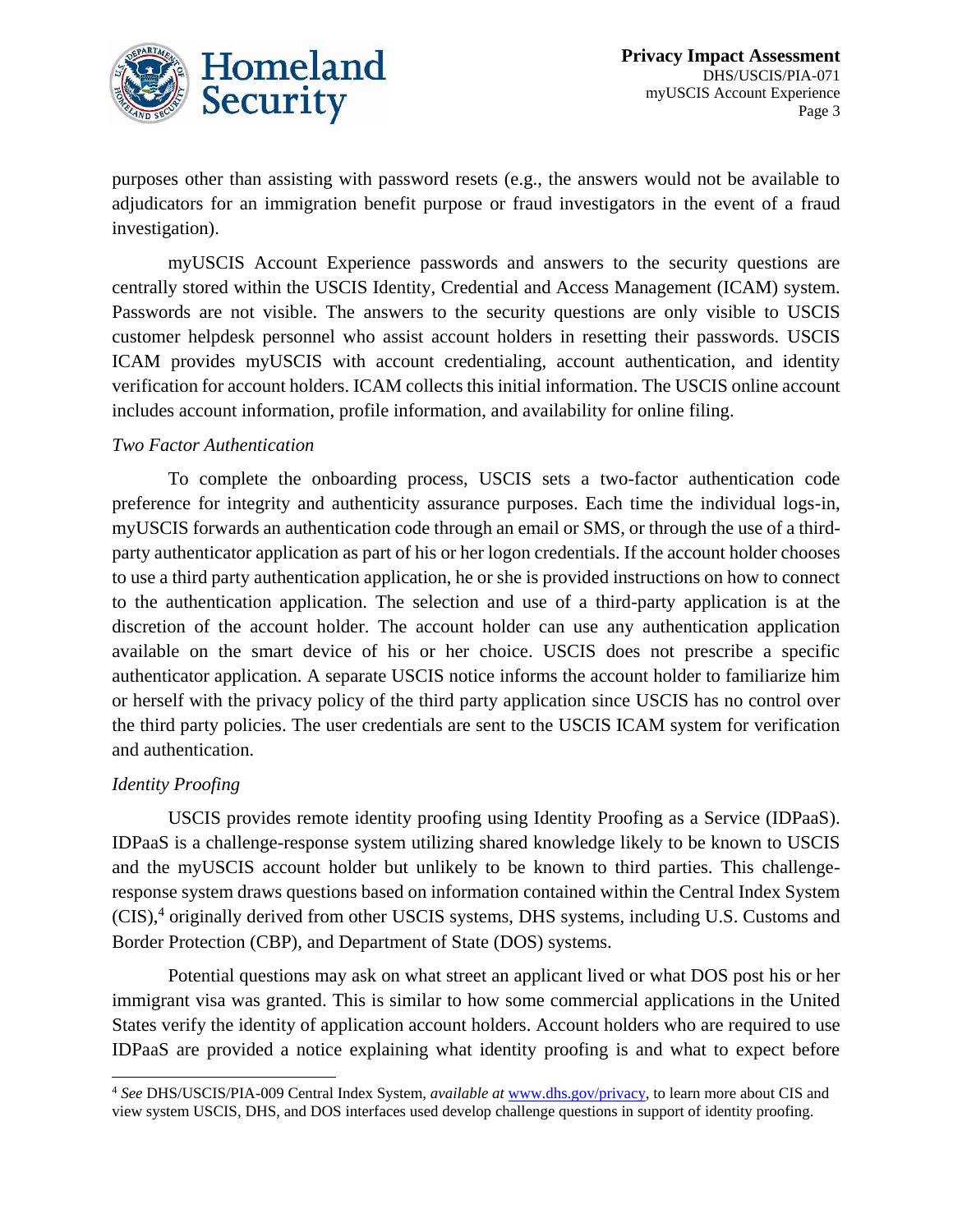

launching into the process. If account holders are unable to pass the IDPaaS questionnaire, they are presented with instructions on how to proceed on an alternate identity proofing path, which may be contacting NCSC or appearing in-person at a USCIS field office. Once the account holder passes the identity proofing quiz, myUSCIS Account Experience retains the fact that the account holder has been identity-proofed and does not require the account holder to repeat the process for subsequent immigration benefit requests.

The questions presented to each account holder are dynamically generated based on the best information USCIS has about the account holder in CIS and the most diverse set of questions available. This data originally comes from information the DOS collected in-person when issuing a visa, information CBP collected in-person upon entry at the border, and information USCIS has collected from the account holder based on previous immigration benefit requests. In designing the questionnaire, USCIS looks at the breadth of data and categorizes it into several domains based upon the type of information, such as travel, contact information, etc. The questionnaire is designed to ask the account holder questions from different domains to ensure the account holder is showing knowledge of a wide breadth of data about him or herself and also data that would not be known by a different person. IDPaaS may allow account holders more than one attempt to pass the questionnaire, but only if the system has enough reliable data in enough domains about the account holder. Questions are in multiple-choice format and include a "none of the above" option, when appropriate.

#### **Account Home**

The myUSCIS Account Experience homepage serves as the central location for account holders. Account holders are able to save information throughout the benefit filing process and return at a later time to submit or delete their draft case. Account holders who successfully submit their case are able to manage their active cases from the beginning until the end. From the dashboard, account holders are able to:

- Select notifications options. As part of the account experience, the account holder can receive notifications when there is a change in status. These alerts are sent via email or text depending on the preference set by the account holder at the time of account creation. These text or email alerts only provide notice that there has been a change to the case. The account holder has the option to log in to the myUSCIS online account for additional information;
- Manage draft e-file forms;
- Access documents and notices;
- Start and send a secured message to USCIS;
- Request an update to his or her profile;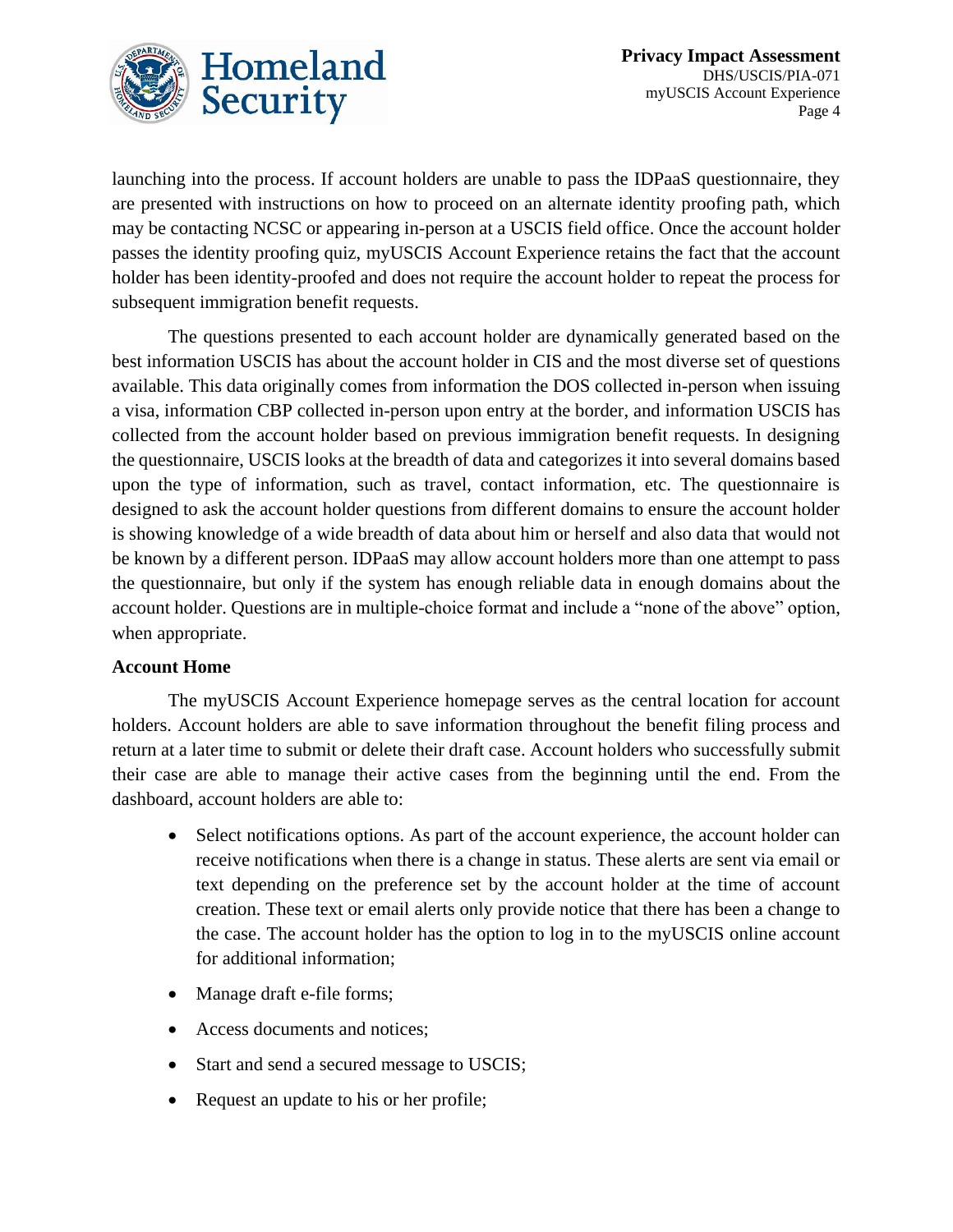

- View current status of any case and immediate next steps; and
- View estimated processing time for a benefit request and next milestone in case lifecycle.

#### **Digital Forms**

 $\overline{\phantom{a}}$ 

USCIS allows certain benefit request forms and service types to be completed and filed by benefit requestors and/or legal representatives through their myUSCIS account.

The Digital Form module is an interactive tool that assists individuals with completing immigration benefit request forms or service types. The digital benefit request forms collect the same information as the corresponding paper form. Prior to initiating the request, USCIS provides the account holder with a Privacy Notice covering the particular benefit request at the time of that collection. The immigration benefit request forms and service types are dynamic meaning that questions dynamically expand or become disabled as the account holder progresses through the request. In other words, an account holder's answer to one question may prevent a series of additional questions from being necessary. This enables the customer to respond only to applicable questions. The account holder may edit, delete, or update information when the form is in draft state. The system does not keep copies of these previous iterations. Prior to the submission of the benefit request form, the account holder has the opportunity to review the information entered as part of benefit request form or service type. A draft case is deleted if inactive for 30 days.

Account holders who are assisted by a legal representative on a specific immigration case must complete Form G-28, *Notice of Entry of Appearance as Attorney or Accredited Representative,* and file it with USCIS. This can be accomplished online via myUSCIS Account Experience or on paper via the USCIS Lockbox service.<sup>5</sup> If a paper filing for an immigration benefit type is submitted with a Form G-28, the Lockbox transmits the information to USCIS ELIS. myUSCIS Account Experience interfaces with USCIS ELIS and conducts a search to identify whether the legal representative already has a USCIS representative account in the system. If a legal representative account already exists, the new filing is linked to the existing account. If a legal representative account does not exist, the legal representative can create a USCIS online account through the myUSCIS Account Experience.

 $<sup>5</sup>$  Lockbox facilities are operated by a specialized contractor authorized by the Department of Treasury (Treasury).</sup> This contractor manages the intake of USCIS benefit applications and the collection of associated fees submitted directly by mail. It provides the mechanisms to capture information electronically from USCIS benefit request forms, deposit associated fees, move the information to USCIS systems via a system interface, and generate acceptance and rejection notices to applicants. The contractor is also responsible for preparing the applicationrelated files in accordance with USCIS guidance and sending the files to the next processing site (i.e., Service Center). The contractor does not approve or deny benefit request forms received by the USCIS Lockbox. See Department of Treasury Financial Management Service Privacy Impact Assessment, available at [https://www.fms.treas.gov/pia/ECP\\_PIA.pdf.](https://www.fms.treas.gov/pia/ECP_PIA.pdf)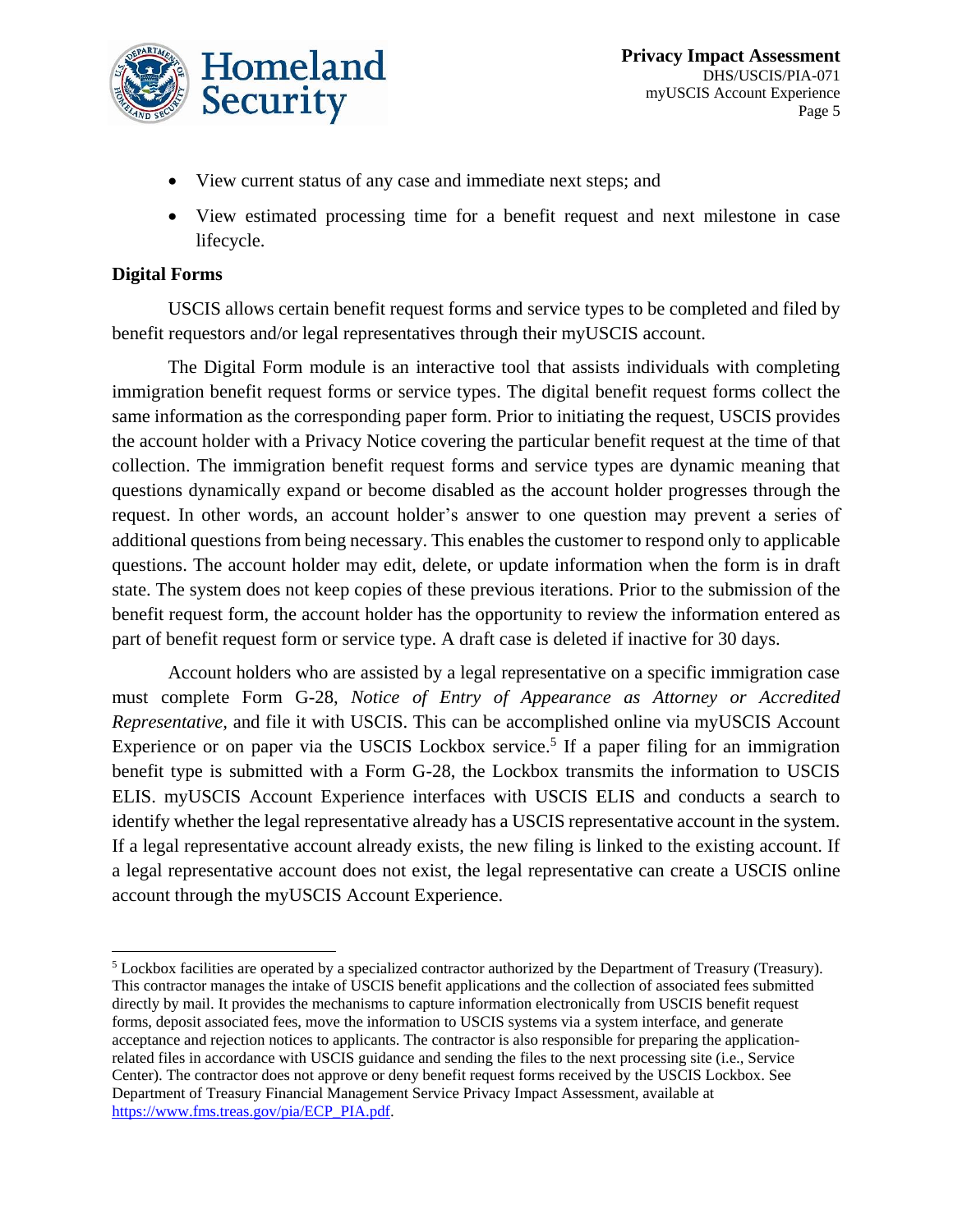



l

Legal representatives may also electronically file requests in myUSCIS Account Experience. To successfully submit a filing in myUSCIS, both the legal representative and his or her client (i.e., the USCIS benefit requestor) must have their own, independent USCIS online account. The legal representative uses his or her account to draft a request on behalf of the benefit requestor. Upon completion, the legal representative submits it to the benefit requestor for review. When the legal representative submits the draft benefit request for benefit requestor review, the legal representative provides myUSCIS Account Experience with the benefit requestor's email address. MyUSCIS Account Experience then presents the legal representative with a passcode that should be provided to the benefit requestor. The benefit requestor must provide the passcode in order to access the draft request.

myUSCIS Account Experience then sends the benefit requestor an email informing him or her about the pending draft in their existing account. When the benefit requestor logs into the system he or she is prompted to input the passcode in order to view the draft immigration request completed by the legal representative. myUSCIS Account Experience only gives the benefit requestor access to review the draft case if the email and passcode match. Upon review, the benefit requestor is able to reject the draft and send it back to the legal representative. The legal representative may then overwrite the previous draft and resubmit to the benefit requestor for review. However, a new passcode is required in order to access the revised document.

Once an account holder completes a benefit request and uploads necessary evidence, myUSCIS Account Experience requires the account holder to electronically sign the request and pay the applicable fee. Payment is made using the U.S. Department of Treasury's Pay.Gov service.<sup>6</sup> USCIS does not collect the fee directly. Rather, the account holder is redirected to the Pay.Gov interface, and Pay.Gov collects payment information (e.g., credit card, debit card, or Automated Clearing House (ACH debit)) from a personal bank account and billing information. Once Pay.Gov validates the payment information, the account holder is routed back to myUSCIS Account Experience and the myUSCIS Account Experience confirms to the account holder that he or she successfully submitted the request.

Once the immigration request is submitted and accepted to USCIS, both the legal representative and the benefit requestor have access to the same processing requests and notices, as well as case status updates.<sup>7</sup> If applicable, USCIS mails a receipt notice to the account holder's

<sup>6</sup> *See* U.S. Department of Treasury Financial Management Services Pay.Gov Privacy Impact Assessment 2.0 (July 1, 2011), *available at* [http://fms.treas.gov/pia/paygov\\_pia%20.pdf.](http://fms.treas.gov/pia/paygov_pia%20.pdf)

 ${}^{7}$ At any point during the benefit adjudication process, account holders may change their legal representative or elect to forgo legal representation during the adjudication of a benefit request. Notification to USCIS of the substitution or withdrawal of a legal representative may occur in a written notice of withdrawal by the representative of record or upon the filing of a properly completed G-28 by the new representative, include the receipt number associated with the substitution. USCIS updates the appropriate systems to remove and add access for the legal representative. The updated legal representative is then provided case access and issued correspondence related to the benefit request.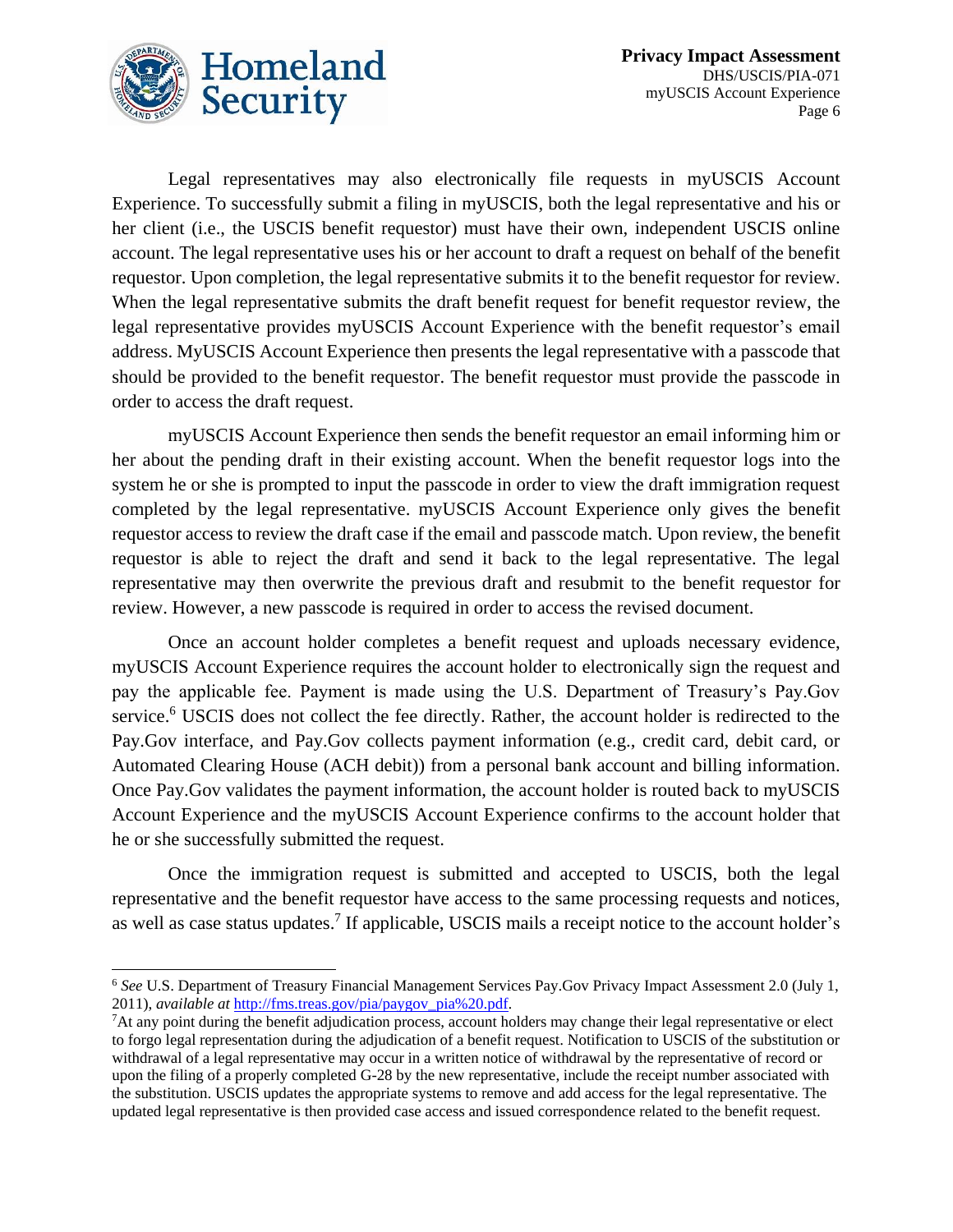

physical address, as well as makes it available electronically through the myUSCIS Account Experience online account.

#### **Case Activity**

Case Activity provides current and past status updates and case processing times to account holders on pending immigration benefit requests filed through myUSCIS Account Experience. The case activity for electronically filed forms (for myUSCIS Account Experience only) is automatically updated based on the associated receipt number. The Case Activity modules notify the account holder of major milestones such as receipt of a benefit request form or upcoming biometric and interview appointments. The Case Activity module receives case status updates from Enterprise Citizenship and Immigrations Services Centralized Operational Repository (eCISCOR). <sup>8</sup> Case updates associated with a receipt number are sent electronically on a daily basis to myUSCIS Account Experience. The Case Activity module provides the account holder with a detailed explanation of the case status. Account holders are able to use Case Status Online<sup>9</sup> to obtain case updates for all forms filed outside of myUSCIS Account Experience.

#### **Document Center**

The Document Center serves as the document and notice repository for the account holder. In the Document Center, the account holder is able to upload and view evidence submitted in support of an electronically-filed or paper-filed application or petition, view notices issued by USCIS, and reuse evidence submitted previously for new forms or USCIS requests, in addition to searching, tagging, and sorting evidence and notices.

#### *Case Evidence*

 $\overline{\phantom{a}}$ 

USCIS requires initial evidence of proof of identification and justification of eligibility for a benefit or service by way of supporting documentation. Examples of supporting documentation include copies of birth, marriage, or adoption certificates; divorce decrees; affidavits of financial support; and/or school records. myUSCIS prompts the account holder to upload certain evidence based on the answers provided by the account holder while completing an application or petition. Account holders upload evidence by scanning documents and attaching the scanned images to a draft case or when responding to requests for additional information from USCIS.<sup>10</sup> Account holders can also upload evidence during the application process as part of a request for evidence or as applicable.

<sup>8</sup> *See* DHS/USCIS/PIA-023(a) Enterprise Citizenship and Immigrations Services Centralized Operational Repository (eCISCOR), *available at* [www.dhs.gov/privacy.](http://www.dhs.gov/privacy)

<sup>9</sup> *See* DHS/USCIS/PIA-019(b) Customer Relationship Interface System (CRIS), *available at* [www.dhs.gov/privacy.](http://www.dhs.gov/privacy)

 $10$  A request for evidence is made when an application/petition is lacking required documentation/evidence (initial evidence) or the USCIS adjudicator needs more documentation/evidence (additional evidence) to determine an applicant's eligibility for the benefit sought.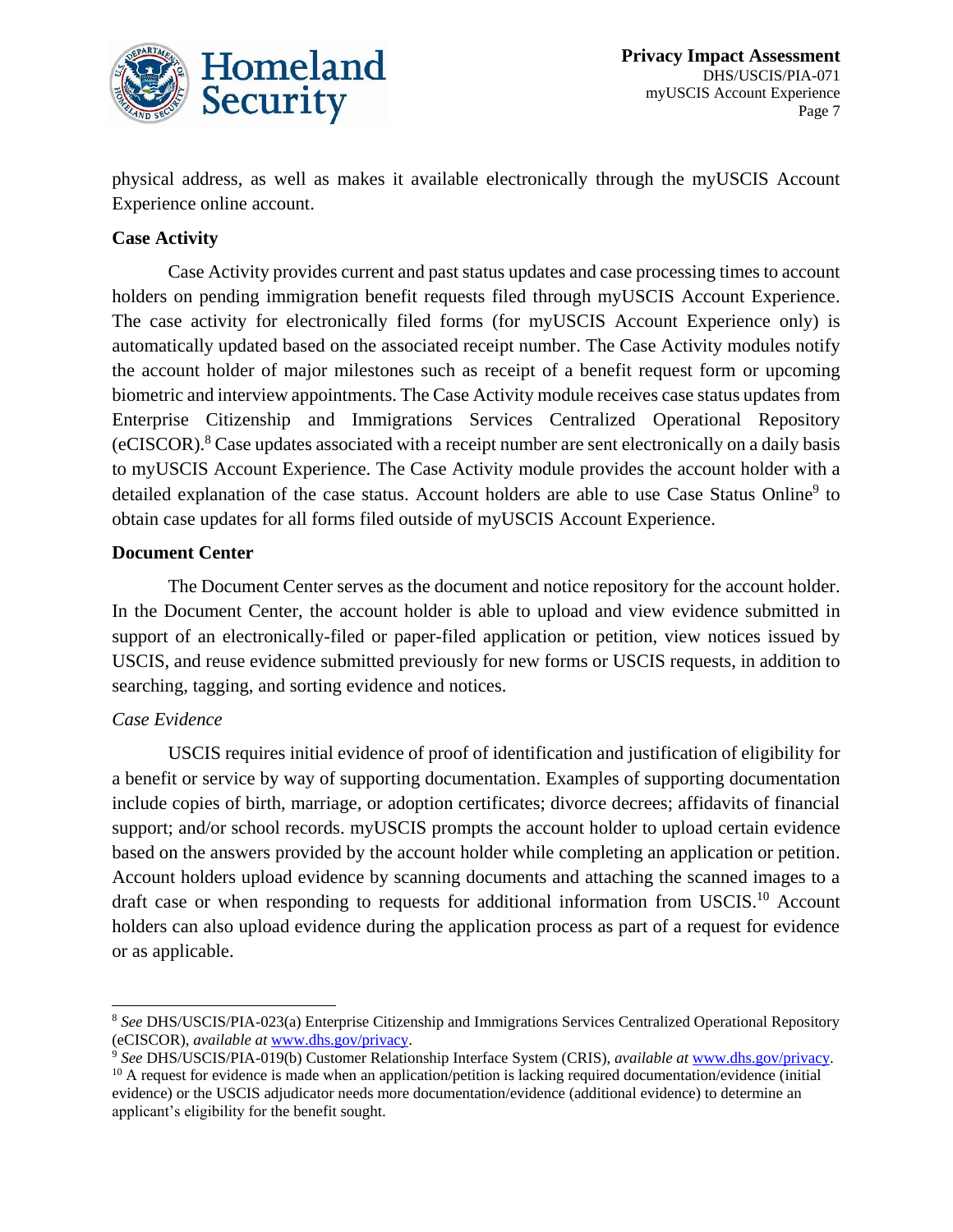

#### *USCIS Correspondence*

Notices are written communications indicating that USCIS has taken an action regarding a request that may or may not require action by the benefit requestor. In accordance with the Immigration and Naturalization Act (INA), USCIS has a statutory obligation to provide the benefit requestor with notice of action USCIS takes related to a request, as well as provide information related to the status of a request. A notice has a legal effect with respect to the adjudication of the requested benefit, and conveys information that the individual has a right to know and USCIS has a legal duty to communicate.

USCIS issues the following notices to communicate with customers or convey a status of an immigration benefit:

- Receipt of benefit requests forms and payments;
- Rejection of benefit requests forms;
- Transfer of files;
- Re-open cases; and
- Appointments (i.e., fingerprint, biometric capture, interview, rescheduled).

USCIS sends notices to inform benefit requestors of any actions that the requestors may need to take or actions that have been taken by USCIS.

USCIS adjudicators issue Requests of Evidence (RFE) or Notices of Intent to Deny (NOID) when an application lacks required documentation or the adjudicator needs additional evidence to determine an applicant's eligibility for the benefit sought. These forms are also uploaded into the Document Center. Once officially submitted, USCIS adjudicators review the benefit request and supporting documents to ensure all information is present. In situations in which evidence is missing or all required initial evidence is submitted but does not establish eligibility, USCIS may request that the benefit requestor to supply additional information through an RFE or NOID for continued processing.

USCIS adjudicators use the Enterprise Correspondence Handling Online (ECHO) and Notice Generation Systems to generate notices while processing benefit requests for immigration benefits.<sup>11</sup> USCIS uploads notices from these systems to the myUSCIS Account Experience. All notices available in myUSCIS Account Experience are also printed and mailed to the benefit requestors and their legal representatives.

 $\overline{\phantom{a}}$ <sup>11</sup> *See* DHS/USCIS/PIA-063 Benefit Decision and Output Processes, *available a*t [www.dhs.gov/privacy.](http://www.dhs.gov/privacy)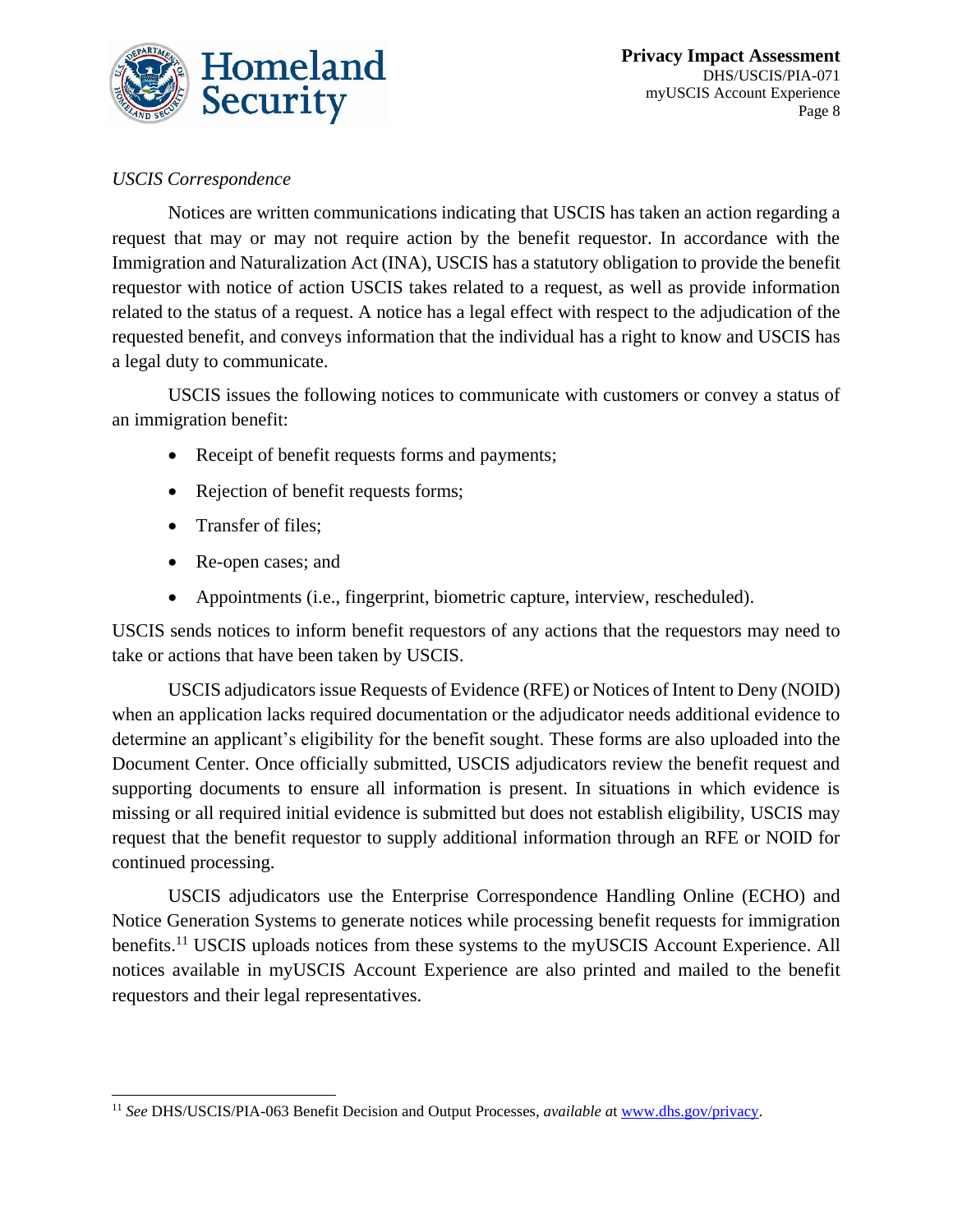

#### **Secure Messaging**

Secure messaging allows the account holder to send emails to USCIS while logged into his or her USCIS online account. To create a new email, the account holder clicks on the 'new message' button and a form is displayed. The authenticated form requests the subject, case receipt number, client name (legal representative only), and a text box to describe the issue.

The subject, case receipt number, and client name fields offer a drop down menu personalized for his or her account. When composing a secure message, the account holder is able to select one of the following options to autofill the subject line:

- A case already filed online;
- Filing an application online;
- Getting a confirmation or PIN via email;
- Getting an answer to a general question;
- Getting online filing to work in my browser;
- Making a payment; or
- Other (write subject in description).

The receipt number field is a drop down menu of active receipt numbers associated with that account holder's pending applications. This reduces the risk of an account holder providing an incorrect number in this field. If the account holder is a legal representative, he or she must select the name of the client from a drop down menu as well.

An open textbox is available to the account holder to provide additional feedback. Since emails are associated with a specific profile, USCIS notifies account holders to exclude personal information, specifically Alien Number or Social Security number, in the subject or message. Each inquiry is assigned a system-generated service item number and all corresponding messages are tied to the service item number. When all fields are completed, the account holder may send the email. The encrypted message is routed to NCSC after the account holder hits send. USCIS researches each inquiry to assist the account holder with resolving the issue. Based on the outcome of his or her finding, USCIS creates a response letter to inform the account holder of how his or her inquiry was resolved. The account holder receives a text or email alert when USCIS responds to an inquiry. USCIS only discloses information related to the case. If additional identity verification is required, USCIS may contact the account holder with information on record. All the responses between USCIS and the account holder are stored in the Secure Message module.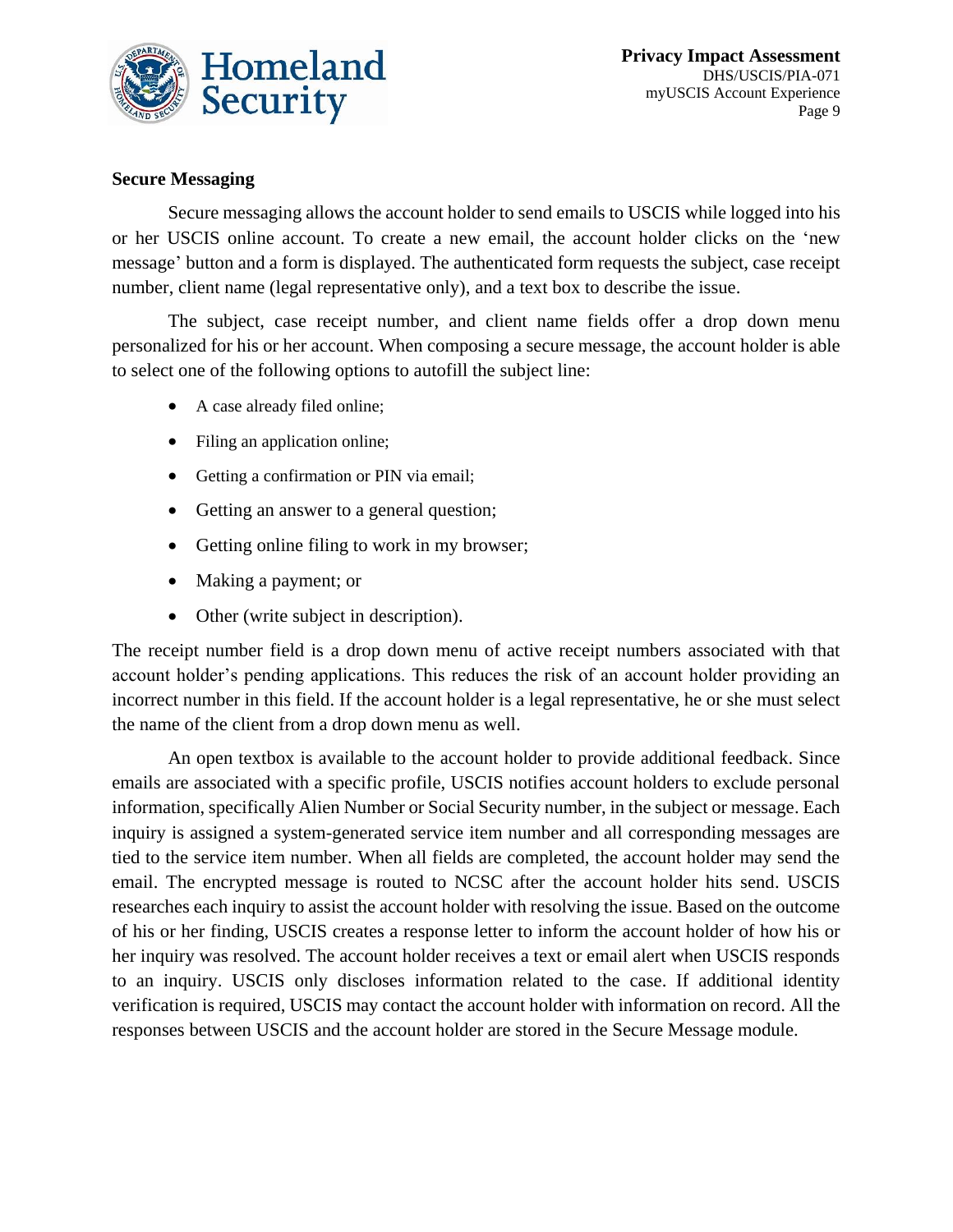

# **Section 1.0 Authorities and Other Requirements**

### **1.1 What specific legal authorities and/or agreements permit and define the collection of information by the project in question?**

The authority to collect information is found within the Immigration and Nationality Act (INA), 8 U.S.C. §§ 1103, 1201, and 1255.

### **1.2 What Privacy Act System of Records Notice(s) (SORN(s)) apply to the information?**

The information collected, used, maintained, and stored in myUSCIS Account Experience is covered under the following SORNS:

- DHS/USCIS/ICE/CBP-001 Alien File, Index, and National File Tracking System of Records<sup>12</sup> covers documentation and maintenance of an individual's immigration application, petitions, and requests as he or she passes through the U.S. immigration process;
- DHS/USCIS-007 Benefits Information System<sup>13</sup> permits USCIS' collection, use, maintenance, dissemination, and storage of paper and electronic benefit request information. This includes case processing and decisional data not included in the A-File SORN. It also covers case specific information that is collected and shared with online account holders; and
- $\bullet$  DHS/ALL-037 E-Authentication Records System of Records<sup>14</sup> covers information collected to create and authenticate an individual's identity for the purpose of obtaining a credential to electronically access a DHS program or application.

### **1.3 Has a system security plan been completed for the information system(s) supporting the project?**

Yes. myUSCIS was approved for operation on December 18, 2014, for a period of 36 months, unless a significant change to the information system required an earlier accreditation. The myUSCIS authority to operate (ATO) is set to expire on December 18, 2017. myUSCIS is undergoing the security authorization process and is to receive an update ATO upon completion of this PIA.

 $\overline{\phantom{a}}$ 

<sup>&</sup>lt;sup>12</sup> DHS/USCIS/ICE/CBP-001 Alien File, Index, and National File Tracking System of Records, 82 FR 43556 (Oct. 18, 2017).

<sup>13</sup> DHS/USCIS-007 Benefits Information System, 81 FR 72069 (Oct. 19, 2016).

<sup>&</sup>lt;sup>14</sup> DHS/ALL-037 E-Authentication Records System of Records, 79 FR 46857 (Aug. 11, 2014).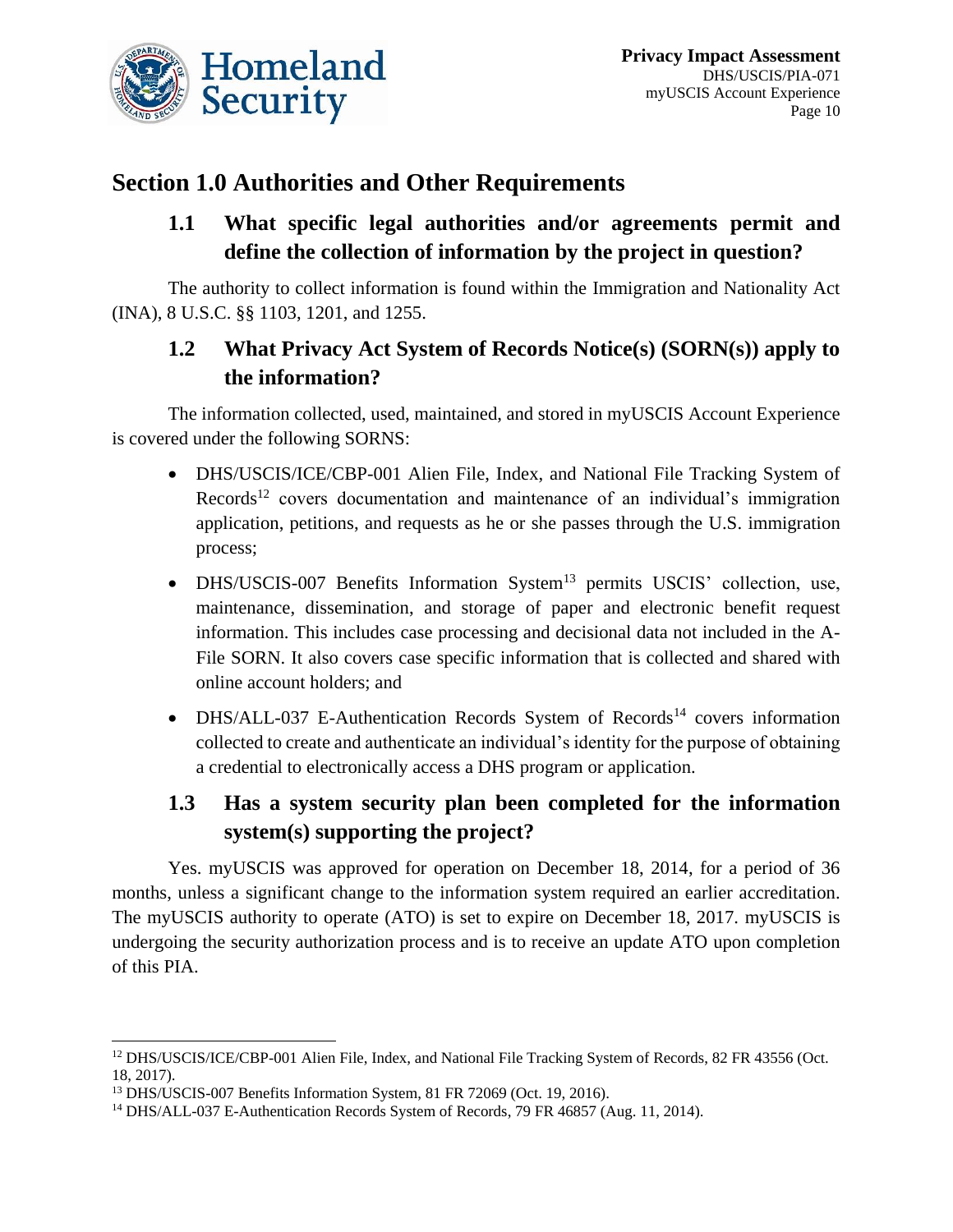

### **1.4 Does a records retention schedule approved by the National Archives and Records Administration (NARA) exist?**

No. USCIS is developing a retention schedule with NARA for myUSCIS that is subject to final approval. USCIS is proposing to maintain the masterfile data for 5 years and account registration data for 7.5 years.

# **1.5 If the information is covered by the Paperwork Reduction Act (PRA), provide the OMB Control number and the agency number for the collection. If there are multiple forms, include a list in an appendix.**

The OMB Control number for online account creation is 1615-0122 (there is no corresponding agency number). Each benefit request form or service type filed through myUSCIS Account Experience has an existing OMB control number that covers the electronic information collection. An updated list is available in Appendix A and B.

### **Section 2.0 Characterization of the Information**

The following questions are intended to define the scope of the information requested and/or collected, as well as reasons for its collection.

### **2.1 Identify the information the project collects, uses, disseminates, or maintains.**

#### **Account Creation**

Benefit requestors and legal representatives are required to create separate accounts. To create an account, myUSCIS Account Experience collects name, physical address, home telephone number, mobile phone number, user name, user password, responses to security questions, and a USCIS-generated authentication code. For a legal representative profile, USCIS collects the organization name, bar number, licensing authority, accredited representation date, daytime phone number, fax number, mailing address, and an electronic signature to verify information.

#### **Account Dashboard**

The Account Dashboard serves as the central location for account holders to manage their case and relationship with USCIS. Account Dashboard serves as the access point of all the features of the online account.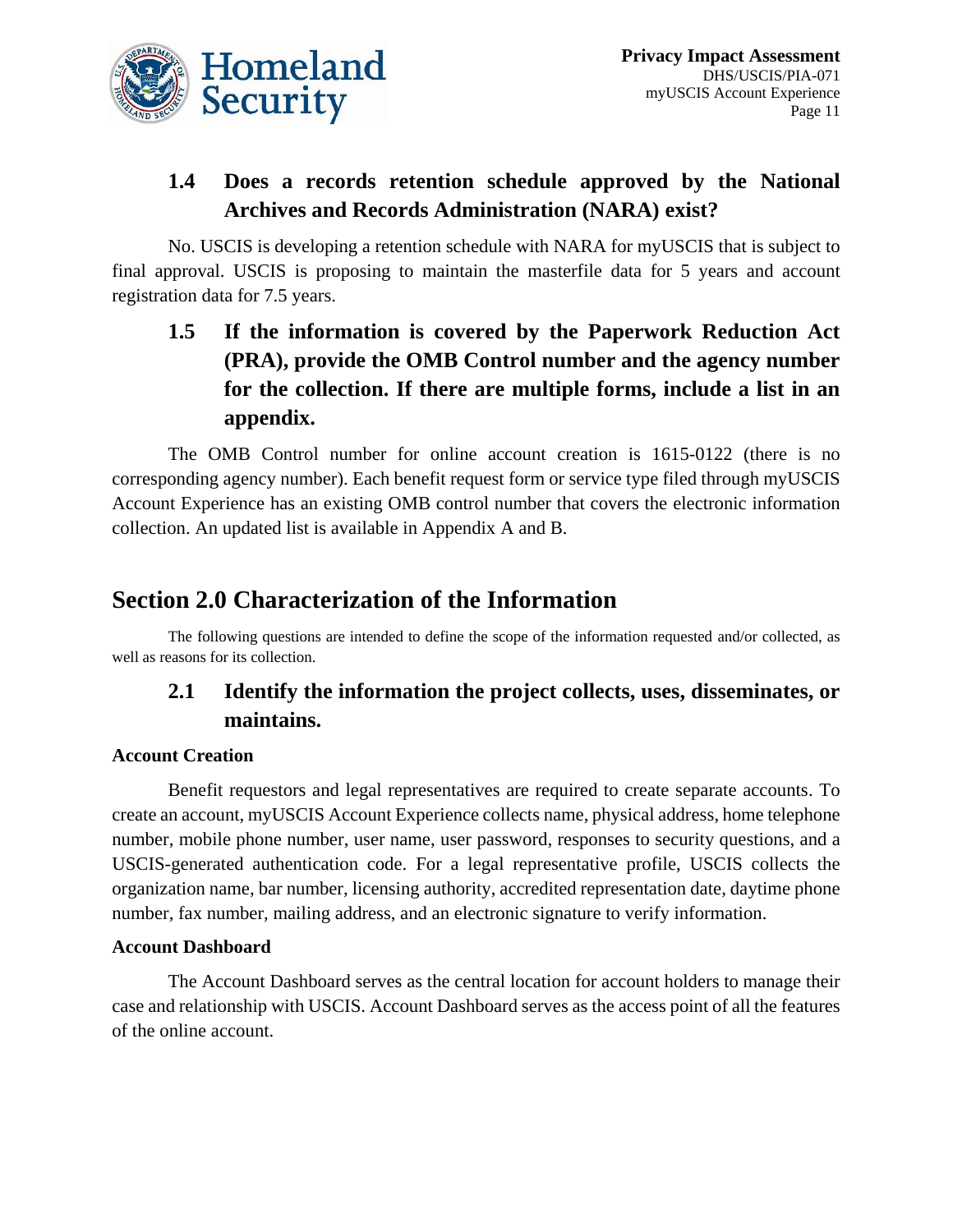

#### **Digital Forms and Services**

The Digital Forms and Services module is an interactive tool that allows account holders to complete immigration benefit request forms or service requests electronically. The information collected from each benefit request form or service type varies and not all forms collect the same information. Generally, each form may collect the following information regarding benefit requestors and third party beneficiaries: full name, address, telephone number, date and place of birth, unique identifying numbers (i.e., Online Account Number, Alien Number, and SSN, citizenship/nationality, and gender. USCIS forms also collect information about the form preparer, interpreter, and legal representative. A full account of what data is requested for each immigration benefit and service type may be viewed by referencing the forms associated with each immigration benefit or service type in Appendix A and B.<sup>15</sup>

#### **Case Activity**

Case activity provides current and past status updates and case processing times to account holders on pending immigration benefit requests filed through myUSCIS Account Experience.<sup>16</sup>

#### **Document Management**

Document Management stores and maintains supplemental evidence uploaded from the account holder and notices uploaded from USCIS. Examples of supporting evidence include copies of civil documents such as birth, marriage, or adoption certificates; divorce decrees; affidavits of financial support; or school records. Examples of USCIS notices include receipt of benefit requests forms and payments, biometric appointments, RFEs, and NOIDs.

#### **Secure Message**

Secure Message allows account holders to email USCIS about a specific case inquiry. Each email contains fields that request the subject of the inquiry, associated case receipt number, and a text box to describe the issue. Legal representative email contains the same fields and also requests the client name. The subject, case receipt number, and client name (only in the legal representative account) include a drop down feature.

- *Subject*: The account holder is offered multiple short, descriptive reasons for the inquiry (e.g., a case already filed online, filing an application online, other (write subject in description) to select and populate the subject heading.
- *Case Information*: The benefit requestor is provided a list of receipt numbers for cases that were filed online and selects the receipt number associated with the inquiry. The

 $\overline{\phantom{a}}$ <sup>15</sup> All USCIS Forms are *available at* [https://www.uscis.gov/forms.](https://www.uscis.gov/forms)

<sup>&</sup>lt;sup>16</sup> USCIS processes all case submissions in the order they are received. Processing times are an estimate based on the time it is currently taking to process the benefit request type submitted and the number of pending applications or petitions of the same type in the office where the account holder's case is pending.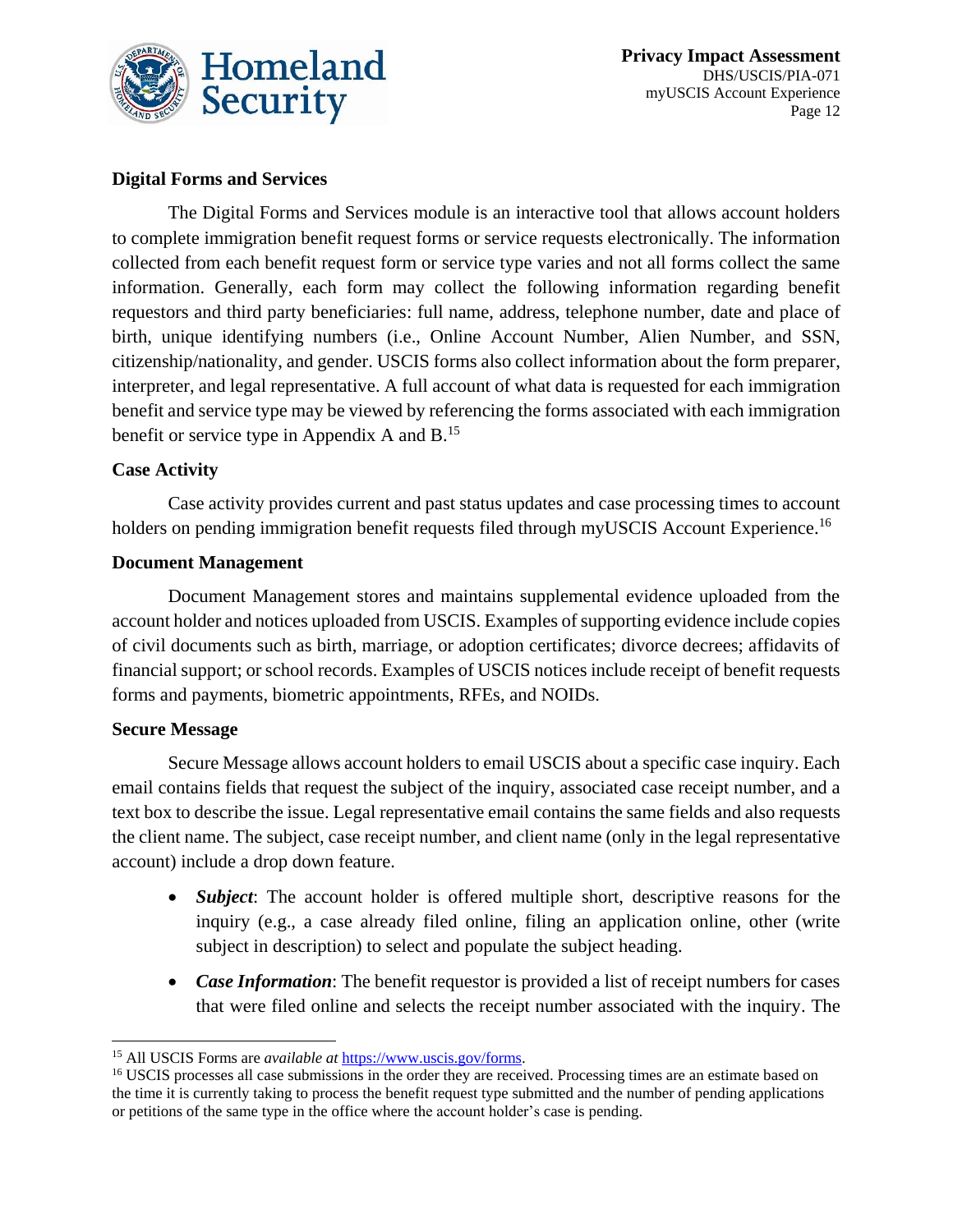

legal representative account is provided with a list of client names and receipt numbers for cases that were filed online or associated to the representative with a G-28 on file and is able to select the appropriate case information relating to the inquiry.

• **Text box:** An open textbox is available for the account holder to provide additional feedback. Since emails are associated with a specific profile, USCIS notifies account holders to exclude personal information, specifically Alien Number or Social Security number, in the subject or message.

Each inquiry is assigned a system-generated service item number and all corresponding messages are tied to the service item number.

### **2.2 What are the sources of the information and how is the information collected for the project?**

Information in myUSCIS Account Experience is derived from account holders (i.e., benefit requestors and accredited representatives) for account creation, benefit form and service types, secure messages, and supplemental evidence. USCIS systems and personnel to provide data for case activity, processing times, USCIS notices, and secure messages.

# **2.3 Does the project use information from commercial sources or publicly available data? If so, explain why and how this information is used.**

No.

#### **2.4 Discuss how accuracy of the data is ensured.**

myUSCIS Account Experience collects user profile, biographic information, and supplemental evidence directly from the account holder (i.e., individual or his or her representative); therefore, USCIS is dependent upon the accuracy of the information provided by the account holder. To ensure the accuracy and integrity of the information, account holders are provided with the opportunity to review and edit information prior to its submission.

myUSCIS also receives information from USCIS systems or personnel to share information. The myUSCIS Account Experience account is tied to a unique identifier that links the authentication services with myUSCIS and the USCIS systems. To ensure data accuracy, myUSCIS validates data through system coding to mitigate or prevent inconsistencies in account holder data (e.g., the system rejects  $00/00/00$  birthdates) and that only the account holder information is being shared to create the personalized experience.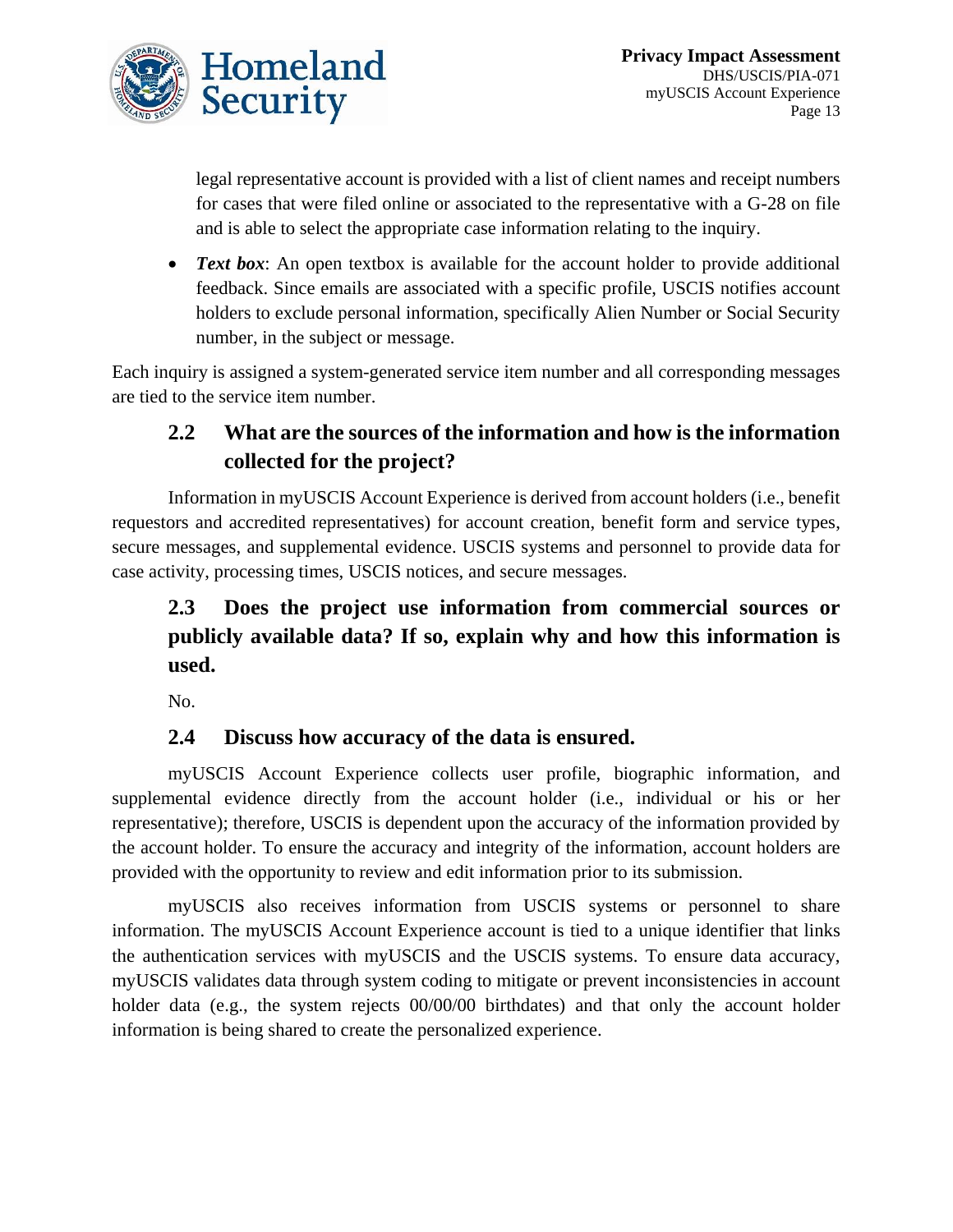

### **2.5 Privacy Impact Analysis: Related to Characterization of the Information**

**Privacy Risk:** There is a risk that myUSCIS Account Experience collects more information than necessary to adjudicate a benefit request.

**Mitigation:** myUSCIS mitigates this risk in two main ways. First, the system only collects information pertaining to one case at a time, so that the account holder cannot be prompted to enter information unless it pertains to the specific case on which the account holder is working. Second, the user interface dynamically skips questions that are not relevant based on previous responses. For example, when a paper form would instruct the customer to skip a section of the form based on his or her answer, myUSCIS skips to relevant sections and questions. It is possible for account holders to upload more evidence than necessary because they are allowed to submit "unsolicited evidence" at any point until adjudication. This is a valuable feature that allows benefit requestors the opportunity to provide information initially forgotten or submitted incorrectly, which partially mitigates the risk that benefit requestors may opt to provide too much information.

**Privacy Risk:** myUSCIS Account Experience may capture outdated, inaccurate, irrelevant or incomplete information through the Digital Forms module.

**Mitigation:** This risk is mitigated because the account holder has the ability to review information prior to submission to USCIS. USCIS account holders provide information to myUSCIS Account Experience directly to ensure accuracy of information. Prior to the submission of information by the Digital Forms module, myUSCIS Account Experience provides the individual with an opportunity to enter biographic information, review its accuracy, and amend it. Information submitted by the legal representative requires the benefit requestor to review the filing prior to electronically signing the form. The benefit requestor is required to check a box attesting that he or she has reviewed the information. This ensures the accuracy and integrity of the benefit request form prior to submission.

**Privacy Risk:** There is a risk that inaccurate or outdated evidence is stored and maintained in the Document Center.

**Mitigation:** USCIS mitigates this risk by requiring the account holder to provide valid documentation as initial evidence. USCIS requires supporting documentation as initial evidence of a benefit requestor's identification and eligibility for a benefit. Current and accurate documents are required for USCIS to make a decision on a benefit request. USCIS relies on the account holder to verify the veracity of the evidence. Account holders are responsible for ensuring the most upto-date documents are uploaded and included as part of their benefit request. If the account holder identifies that the incorrect document was uploaded, the account holder is able to delete the incorrect document and upload a new document. Also, prior to electronically submitting the benefit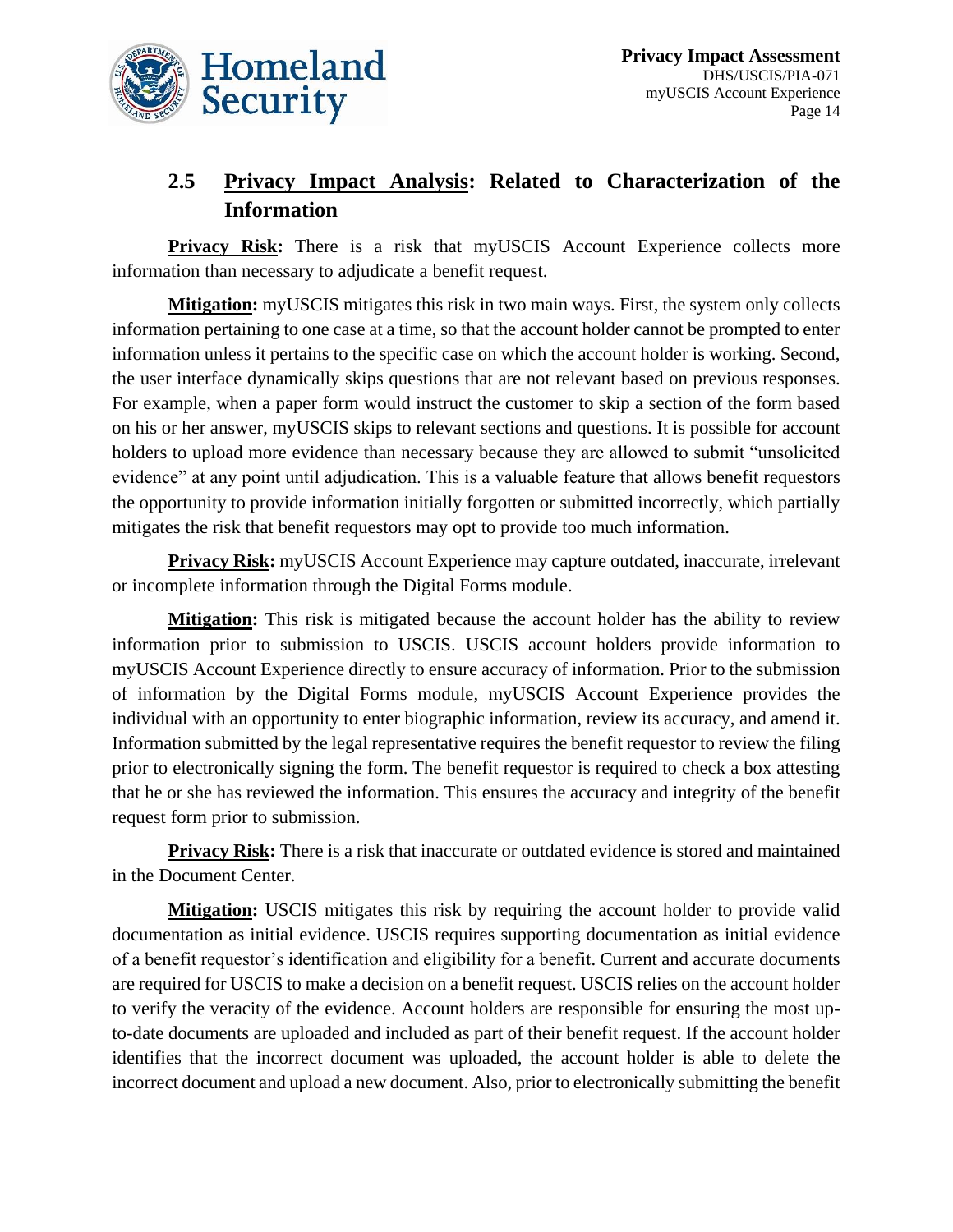

request to USCIS, myUSCIS Account Experience allows the account holder to review the information, as well the supporting evidence.

# **Section 3.0 Uses of the Information**

The following questions require a clear description of the project's use of information.

#### **3.1 Describe how and why the project uses the information.**

myUSCIS Account Experience allows account holders to engage with USCIS in an authenticated account experience. Specific uses of myUSCIS Account Experience and the information it contains include:

- Create a user profile;
- Draft, manage, and file benefit request forms and service types. Cases are maintained in myUSCIS Account Experience until it is submitted and signed electronically. Once the filing has been submitted, the information is sent to USCIS ELIS or the appropriate case management system for adjudication;
- Maintain supplemental evidence submitted with an e-filed application and reuse evidence submitted previously for new forms or USCIS requests;
- View notices issued by USCIS;
- View estimated processing times for cases and next milestones in case lifecycles;
- View current status of a case and immediate next steps;
- Access documents and notices related to a particular status; and
- Initiate secure messages to USCIS and manage responses from USCIS.
- **3.2 Does the project use technology to conduct electronic searches, queries, or analyses in an electronic database to discover or locate a predictive pattern or an anomaly? If so, state how DHS plans to use such results.**

No.

### **3.3 Are there other components with assigned roles and responsibilities within the system?**

No. Access to the data stored in myUSCIS Account Experience, as well as the system, is limited to account holders.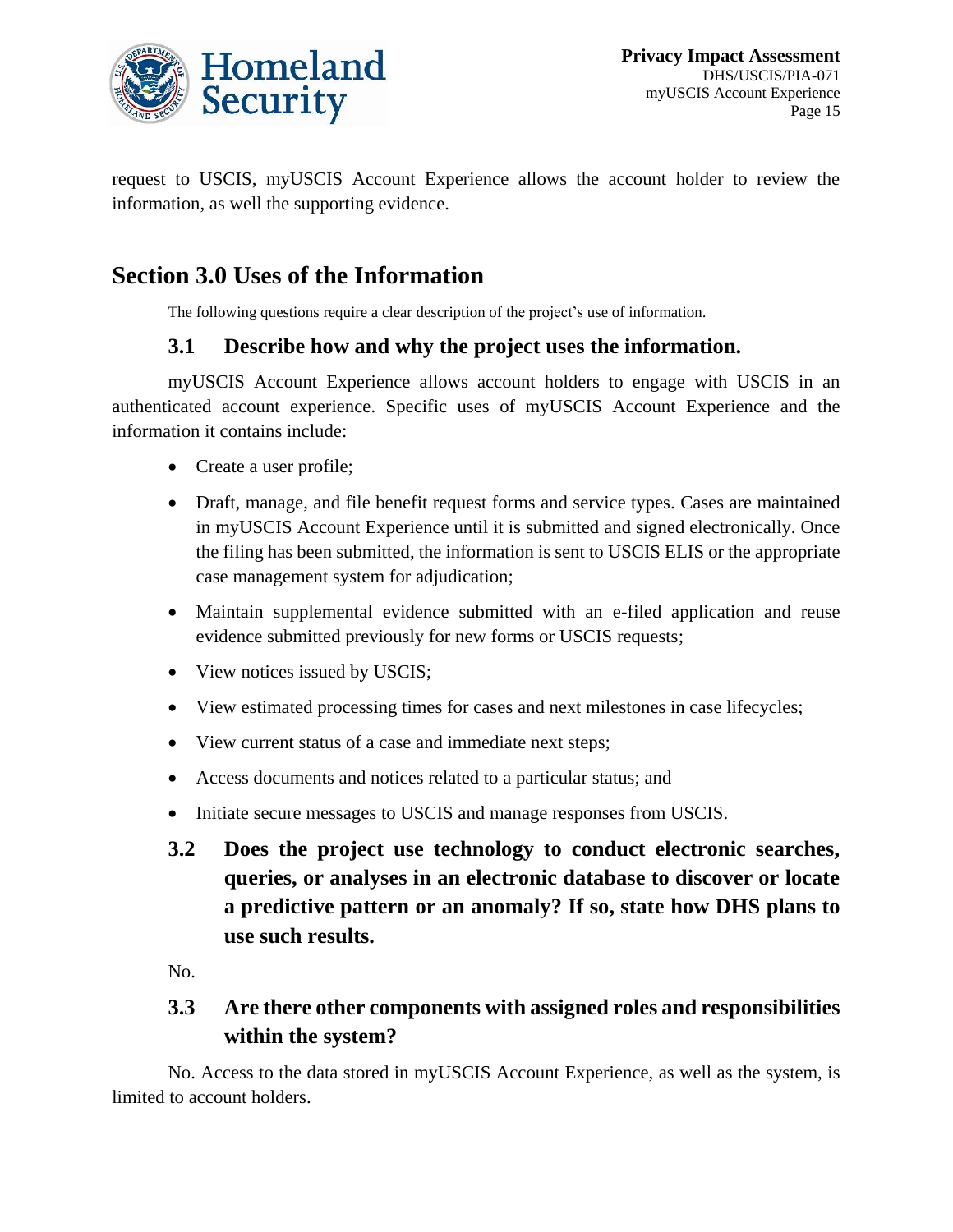

#### **3.4 Privacy Impact Analysis: Related to the Uses of Information**

**Privacy Risk:** There is a risk that myUSCIS Account Experience will collect and use information in a manner inconsistent with USCIS' authority and mission.

**Mitigation:** USCIS mitigates the risk by minimizing the amount of information collected and by limiting the purposes for which USCIS may use the information. MyUSCIS Account Experience offers account holders with a secure online account to engage with USCIS. Access to the data stored in myUSCIS Account Experience, as well as the system, is limited to account holders. USCIS adjudicators do not have access the account holder information until it is officially submitted for USCIS review. USCIS systems administrator and help desk support have limited access to the account holder's account login information to assist with technical issues.

**Privacy Risk:** There is a risk that USCIS may access and use benefit information prior to the official submission of the benefit request.

**Mitigation:** USCIS mitigates this risk by restricting secure profile access to account holders (i.e., benefit requestors and legal representatives). While using myUSCIS Account Experience, account holders are able to save draft benefit request forms and upload supplemental evidence. The account holder may edit, delete, or update information when it is in draft state and the system does not keep copies of these previous iterations. This preserves the same confidentiality for an electronic filing as a paper filing. USCIS adjudicators do not have access to this information until the account holder submits the filing to USCIS, in which the information is routed to USCIS ELIS or other case management system. This risk is further mitigated by limiting the retention of draft forms in the system to 30 days from the date of last action on the form.

**Privacy Risk:** There is a risk that USCIS may access and use uploaded, not officially submitted, evidence maintained in the Document Center.

**Mitigation:** USCIS mitigates this risk by restricting access to information maintained in secure profile to the account holder only. USCIS adjudicators do not have access to documents stored in the Document Center or any other module of the secure profile. Account holders are limited to benefit requestors and legal representatives. The account holder must electronically submit the benefit request form and appended support evidence for USCIS to use the information for adjudication purposes. Once officially submitted, the benefit request is transferred to USCIS ELIS, or other case management system for review and adjudication. USCIS adjudicates the benefit request using only the information maintained in USCIS ELIS through normal processing procedures.

**Privacy Risk:** There is a risk that myUSCIS Account Experience will inadvertently disclose information about a different account holder.

**Mitigation:** USCIS mitigates this risk by implementing multiple security controls. First,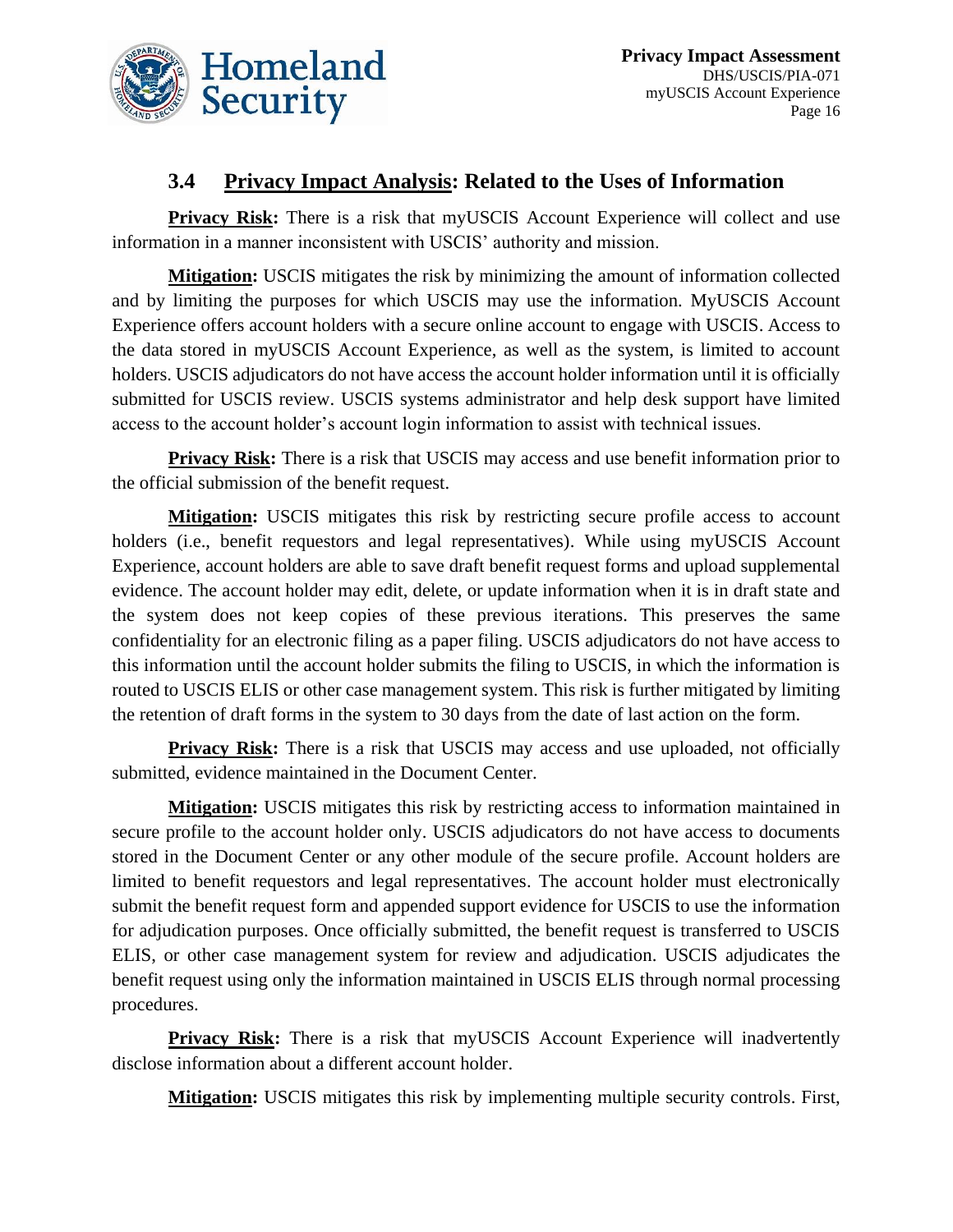

USCIS configured the interconnecting systems to link and share information associated with the same receipt number. Second, an account holder only has access to his or her own cases. This prevents information from being submitted for the incorrect individual. Lastly, legal representatives must select the receipt number and name of the client to upload the evidence. In addition, for final submission, the client (applicant) must validate the submission through his or her own account.

### **Section 4.0 Notice**

The following questions seek information about the project's notice to the individual about the information collected, the right to consent to uses of said information, and the right to decline to provide information.

# **4.1 How does the project provide individuals notice prior to the collection of information? If notice is not provided, explain why not.**

USCIS provides general notice to account holders through the publication of this PIA, associated SORNs, and through the USCIS website. Additionally, myUSCIS Account Experience provides a Privacy Notice prior to the submission of any information. The Privacy Notice notifies the account holder about the authority to collect the information requested, the purposes of collection, USCIS' routine uses of the information, and the consequences of an account holder providing or declining to provide the information to USCIS.

### **4.2 What opportunities are available for individuals to consent to uses, decline to provide information, or opt out of the project?**

USCIS informs the account holder that providing information is voluntary. An account holder can choose to decline to provide information. However, this may prevent the account holder from using the myUSCIS Account Experience. By using myUSCIS Account Experience, the account holder is implying consent to USCIS' uses of information.

#### **4.3 Privacy Impact Analysis: Related to Notice**

There is no privacy risk related to notice. All information collected by myUSCIS is provided directly from the account holder. The account holder is provided a Privacy Notice prior to submitting any information to USCIS. Additionally, USCIS provides notice to individuals through this PIA, and associated SORNs.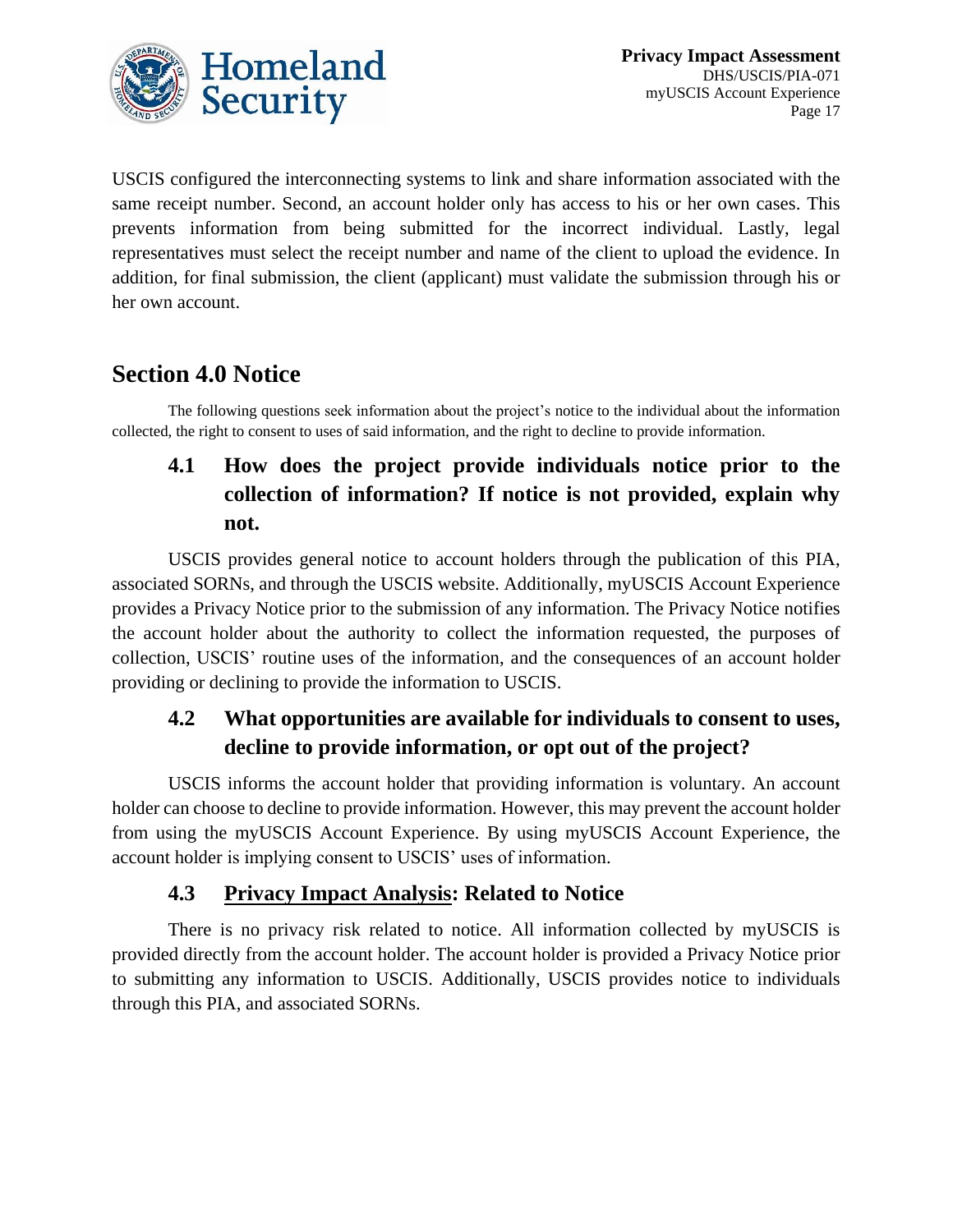

# **Section 5.0 Data Retention by the project**

The following questions are intended to outline how long the project retains the information after the initial collection.

#### **5.1 Explain how long and for what reason the information is retained.**

USCIS is developing a retention schedule for myUSCIS Account Experience that is subject to final approval by NARA.USCIS is proposing to maintain the masterfile data for 5 years and account registration data for 7.5 years.

#### **5.2 Privacy Impact Analysis: Related to Retention**

**Privacy Risk:** myUSCIS does not have a records retention schedule.

**Mitigation:** This risk is partially mitigated. USCIS is developing a retention schedule for myUSCIS Account Experience and will not delete records until a retention schedule is approved by NARA. The proposed NARA schedule is consistent with the concept of retaining data only for as long as necessary to support USCIS mission. Until USCIS completes a NARA-approved retention schedule, USCIS plans to maintain all records indefinitely in accordance with the Federal Records Act, which prohibits agencies from destroying records without a NARA-approved schedule.

# **Section 6.0 Information Sharing**

The following questions are intended to describe the scope of the project information sharing external to the Department. External sharing encompasses sharing with other federal, state and local government, and private sector entities.

# **6.1 Is information shared outside of DHS as part of the normal agency operations? If so, identify the organization(s) and how the information is accessed and how it is to be used.**

USCIS does not share information maintained in myUSCIS Account Experience with external entities. While using myUSCIS Account Experience account holders may engage with third-party service providers, but USCIS does not share PII with third party service providers.

#### *Third Party Authentication Service*

myUSCIS Account Experience requires account holders to go through a two-step verification process. As part of two factor authentication, myUSCIS Account Experience account holders are able to use their email, SMS, or third party authentication service provider for the delivery of their two factor authentication code. The selection and use of a third-party authentication application is at the discretion of the account holder. USCIS has no control over the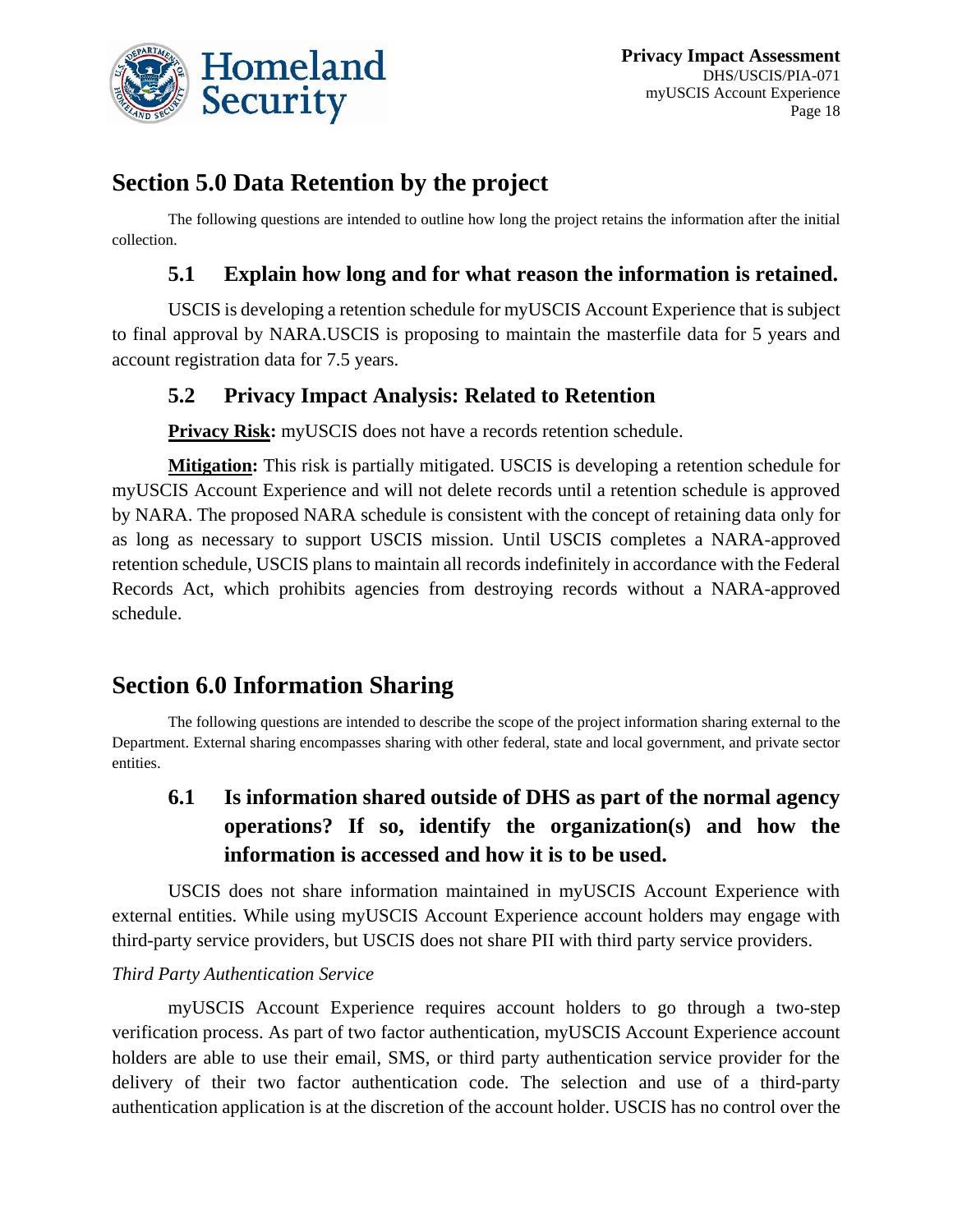

application's privacy policies or what information the account holder provides.

myUSCIS Account Experience allows individuals to use a third-party authenticator application to provide two-factor authentication into their USCIS online account. ICAM generates a QR code and the account holder must either scan a QR code or enter a unique token manually generated by ICAM using a mobile device to pair the USCIS account with the specific authenticator application. The authenticator service provider then generates a temporary one-time password, which expires every 30 seconds. The temporary one-time password displayed on the account holder's mobile device must be entered into the ICAM system as a second level of authentication upon login. During this transaction, USCIS does not share any PII with the third party authentication service provider.

#### *Pay.Gov*

 $\overline{\phantom{a}}$ 

Account holders electronically filing a benefit request form or service must pay for the associated fees using the using the U.S. Department of Treasury's Pay.Gov service.17The Pay.Gov icon is imbedded within the digital forms module. Once the account holder clicks the icon, the account holder is redirected to a Pay.Gov, which is a third-party website, to make the fee payment. MyUSCIS Account Experience provides a disclaimer notifying the account holder that he or she is being redirected to a non-USCIS site and is then no longer engaging with myUSCIS. Once an account holder links to Pay.Gov, the account holder is subject to the policies of the third-party site.

Pay.Gov allows account holders to make electronic payments to USCIS. Pay.Gov collects biographic and payment information—either credit card, debit card, or Automated Clearing House (ACH) debit from a personal bank account. Once Pay.Gov validates the payment information, account holders are routed back to myUSCIS Account Experience and the USCIS online account confirms to the account holder that he or she successfully submitted the request. During this transaction, myUSCIS Account Experience does not collect or share any information with Pay.Gov.

#### **6.2 Describe how the external sharing noted in 6.1 is compatible with the SORN noted in 1.2.**

USCIS does not share information maintained in myUSCIS Account Experience with external entities.

#### **6.3 Does the project place limitations on re-dissemination?**

USCIS does not share information maintained in myUSCIS Account Experience with external entities.

<sup>17</sup> See U.S. Department of Treasury *Financial Management Services Pay.Gov Privacy Impact Assessment 2.0* (July 1, 2011), *available at*, [http://fms.treas.gov/pia/paygov\\_pia%20.pdf.](http://fms.treas.gov/pia/paygov_pia%20.pdf)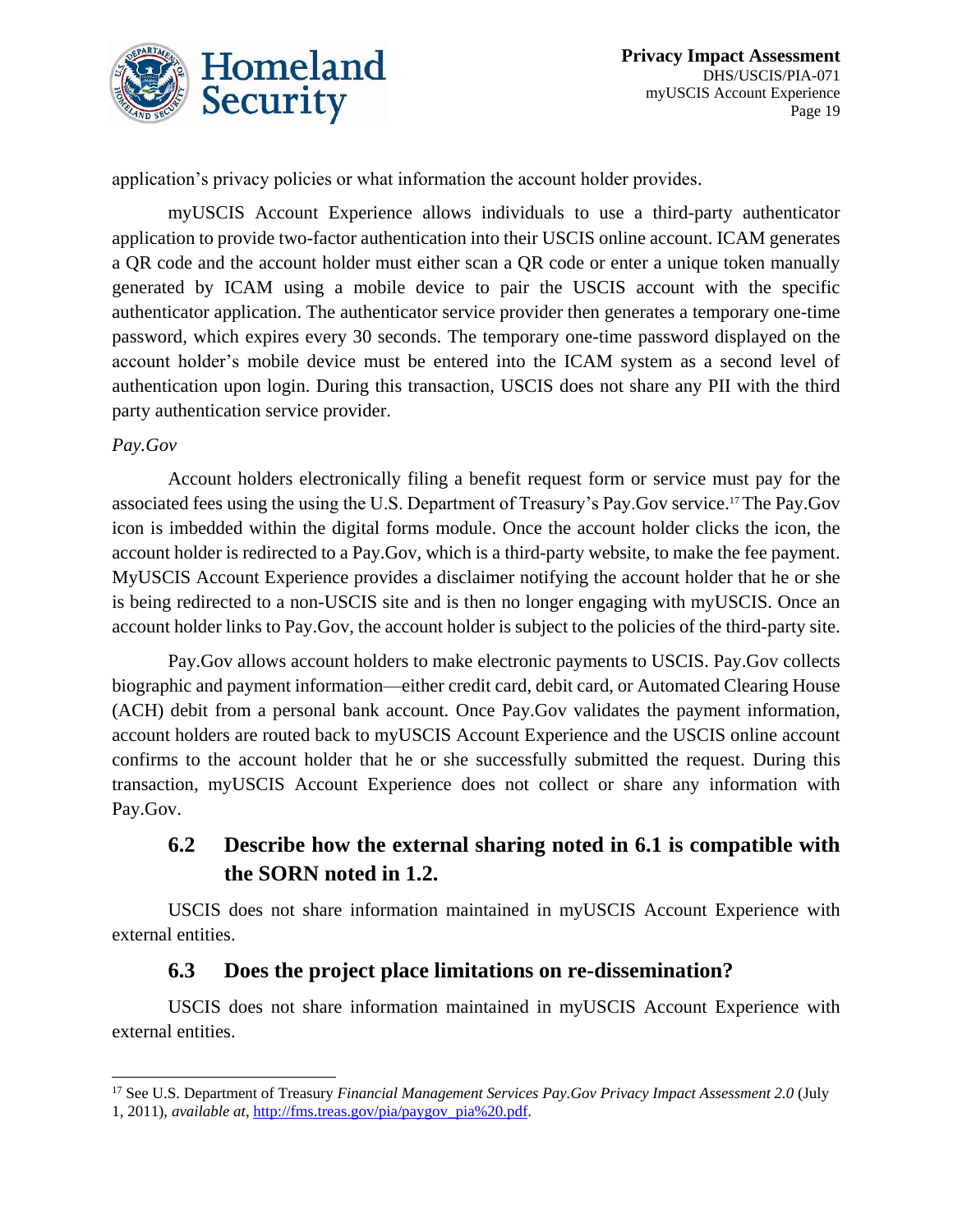

#### **6.4 Describe how the project maintains a record of any disclosures outside of the Department.**

USCIS does not share information maintained in myUSCIS Account Experience with external entities.

#### **6.5 Privacy Impact Analysis: Related to Information Sharing**

There is no privacy impact related to external information sharing because information maintained in myUSCIS Account Experience is not shared with external entities.

### **Section 7.0 Redress**

The following questions seek information about processes in place for individuals to seek redress which may include access to records about themselves, ensuring the accuracy of the information collected about them, and/or filing complaints.

#### **7.1 What are the procedures that allow individuals to access their information?**

MyUSCIS Account Experience allows account holders to directly and securely engage with USCIS to obtain useful immigration on case-related information. Account holders who created online accounts must authenticate their identity using the username, password, and authentication code. Once authenticated, individuals may access the information they used to create their profiles, such as name and address information, as well as the case specific information prior to official submission to USCIS.

Additionally, an account holder seeking access to his or her information held by USCIS may gain access to his or her records by filing a Freedom of Information Act (FOIA) or Privacy Act request. Account holders not covered by the Privacy Act or Judicial Redress Act (JRA) still may obtain access to records consistent with FOIA unless disclosure is prohibited by law or if the agency reasonably foresees that disclosure would harm an interest protected by an exemption. Any account holder seeking access to his or her information should direct their request to the following address:

USCIS National Records Center (NRC) FOIA/PA Office P.O. Box 648010 Lee's Summit, MO 64064-8010

Further information for Privacy Act and FOIA requests for USCIS records can also be found at [http://www.uscis.gov.](http://www.uscis.gov/)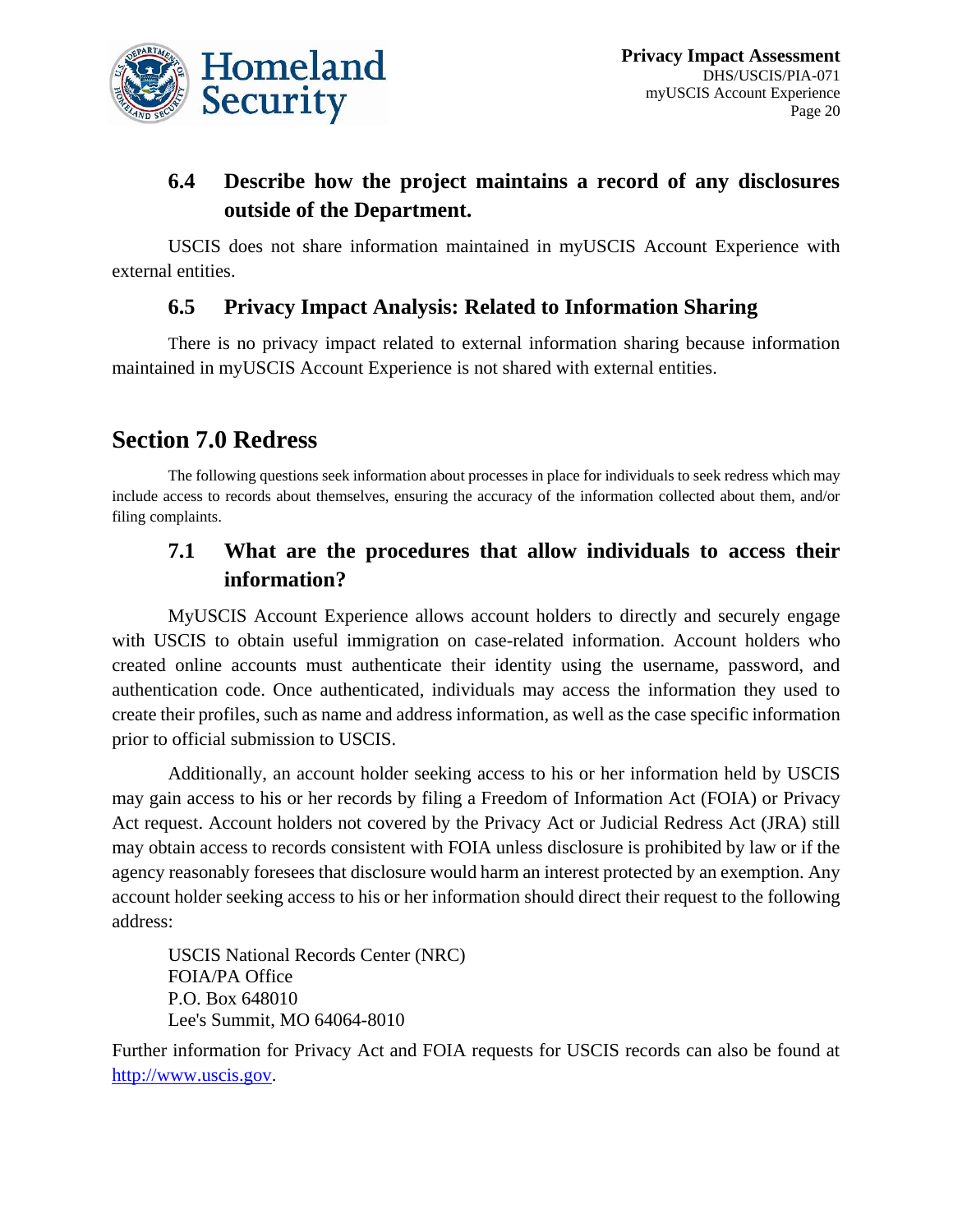

### **7.2 What procedures are in place to allow the subject individual to correct inaccurate or erroneous information?**

MyUSCIS Account Experience allows account holders to directly and securely engage with USCIS. Account holders are able to amend information in their accounts by logging in and making the correction to the information they provided prior to official submission to USCIS.

U.S. citizens and lawful permanent residents, as well as other persons with records covered by JRA, are afforded the ability to correct information by filing a Privacy Act Amendment request under the Privacy Act. U.S. citizens, lawful permanent residents, and persons covered by the JRA should submit requests to contest or amend information contained in USCIS systems. Individuals may direct all requests to contest or amend information to the USCIS FOIA/PA Office. Individuals must state clearly and concisely in the redress request the information being contested, the reason for contesting it, the proposed amendment, and clearly mark the envelope "Privacy Act Amendment." This would only apply to amendment of USCIS-held information. Persons not covered by the Privacy Act are not able to amend their records through FOIA. Should a non-U.S. person find inaccurate information in his or her record received through FOIA, he or she may visit a local USCIS Field Office to identify and amend inaccurate records with evidence.

### **7.3 How does the project notify individuals about the procedures for correcting their information?**

Individuals are notified about procedures for correcting their information by myUSCIS Account Experience, published Privacy Notices in relevant USCIS application instructions, the USCIS website, this PIA, and relevant SORNs.

#### **7.4 Privacy Impact Analysis: Related to Redress**

There is no privacy risk with respect to redress. Account holders may access the information they enter into myUSCIS Account Experience prior to submission to USCIS. After information is officially submitted to USCIS, USCIS provides individuals with multiple avenues during and after the completion of the benefit request process to correct information. Individuals are also given numerous opportunities to correct information they have provided and to respond to information received from other sources.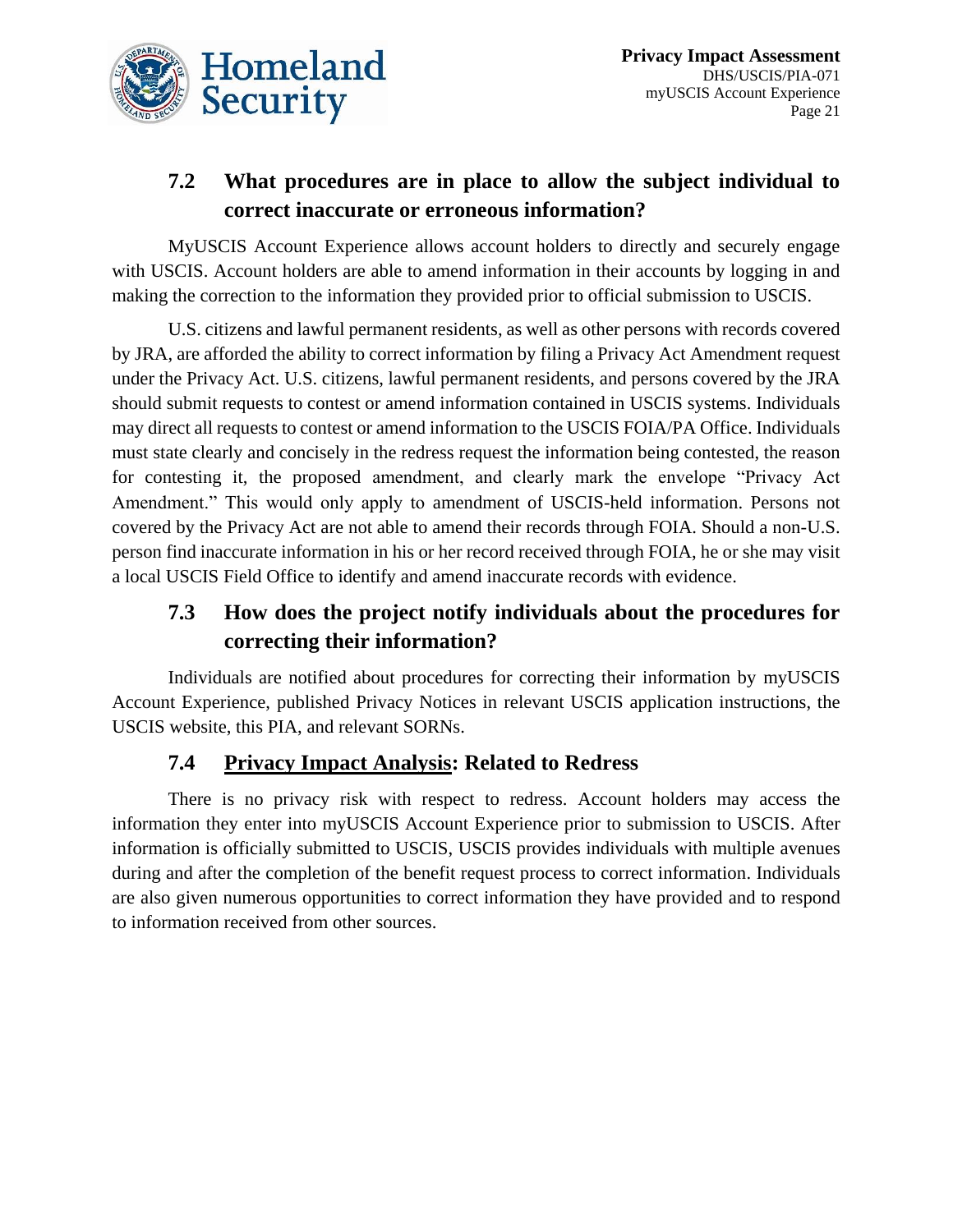

# **Section 8.0 Auditing and Accountability**

The following questions are intended to describe technical and policy based safeguards and security measures.

### **8.1 How does the project ensure that the information is used in accordance with stated practices in this PIA?**

USCIS ensures that the practices stated in this PIA are followed by leveraging training, policies, rules of behavior, and auditing and accountability. USCIS established access and security controls to mitigate privacy risks associated with authorized and unauthorized uses, namely misuse and inappropriate dissemination of data. DHS security specifications require auditing capabilities that log the transactions of user in order to reduce the possibility of misuse and inappropriate dissemination of information. All user actions are tracked via audit logs to identify audit information by user identification, network terminal identification, date, time, and data accessed. All USCIS systems employ auditing measures and technical safeguards to prevent the misuse of data.

### **8.2 Describe what privacy training is provided to account holders either generally or specifically relevant to the project.**

All USCIS federal employees and contractors are required to complete annual privacy and security awareness training. The privacy awareness training addresses appropriate privacy concerns, including Privacy Act obligations (e.g., SORN and Privacy Notices). The computer security awareness training examines appropriate technical, physical, personnel and administrative controls to safeguard information.

# **8.3 What procedures are in place to determine which users may access the information and how does the project determine who has access?**

MyUSCIS Account Experience is a public-facing website and accessible to any individual or legal representative seeking immigration or case-related information. Account holders have access to their information only. Internal access to myUSCIS Account Experience is restricted by USCIS management and limited to authorized USCIS and contractor personnel.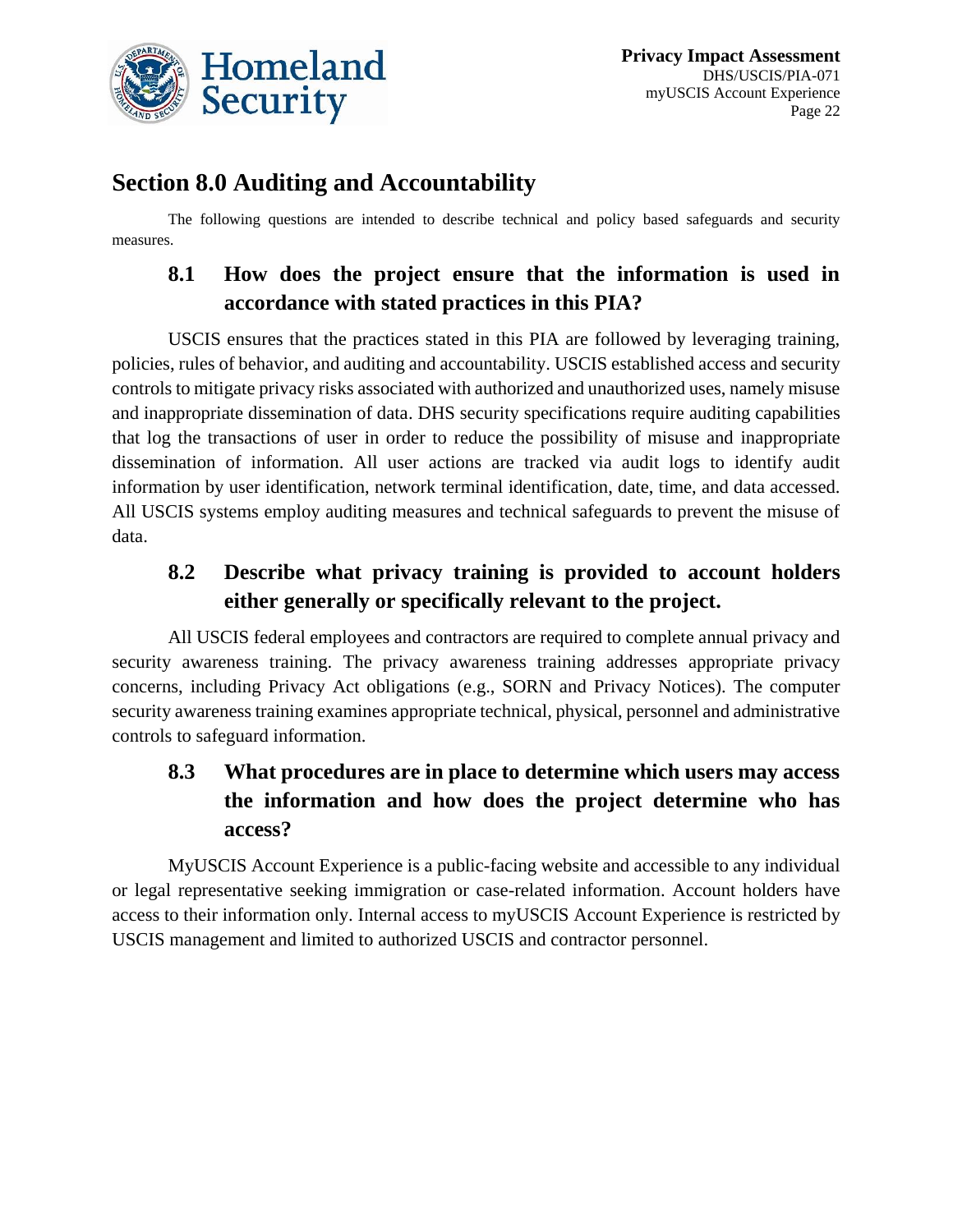

# **8.4 How does the project review and approve information sharing agreements, MOUs, new uses of the information, new access to the system by organizations within DHS and outside?**

USCIS does not share information maintained in myUSCIS Account Experience with organizations within or outside of DHS. However, should this change, USCIS has a formal review and approval process in place that requires approval of any new sharing arrangement.

# **Responsible Officials**

Donald K. Hawkins Privacy Officer U.S. Citizenship and Immigration Services Department of Homeland Security

# **Approval Signature**

Original, signed copy on file with DHS

Philip S. Kaplan Chief Privacy Officer Department of Homeland Security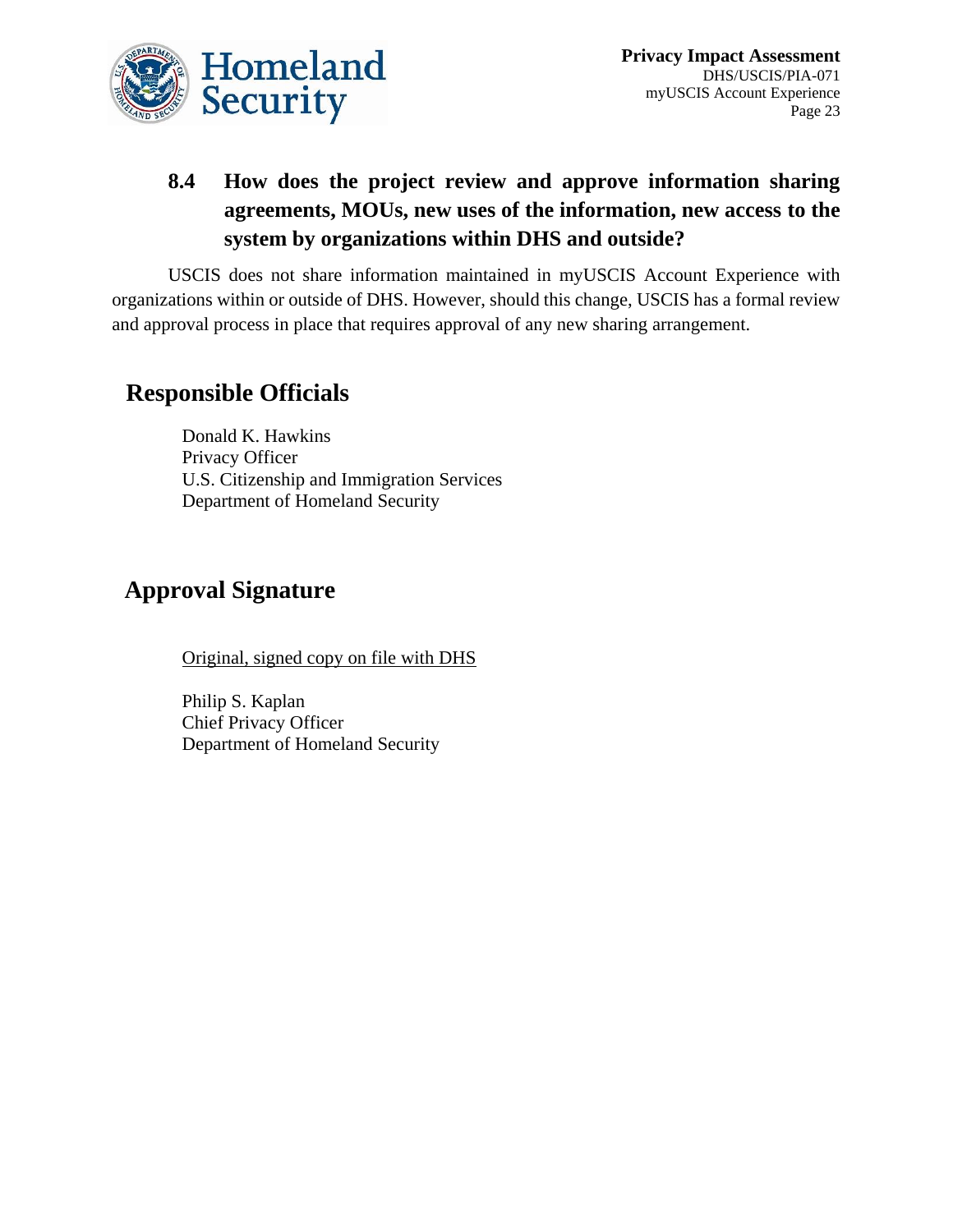

# **Appendix A**

#### **Immigration Service Types Filed Online Through myUSCIS**

| <b>Name of Immigration Service</b> | <b>OMB</b> Control<br><b>Number</b> |
|------------------------------------|-------------------------------------|
| <b>USCIS</b> Immigrant Visa Fee    | 1615-0122                           |
|                                    |                                     |
|                                    |                                     |